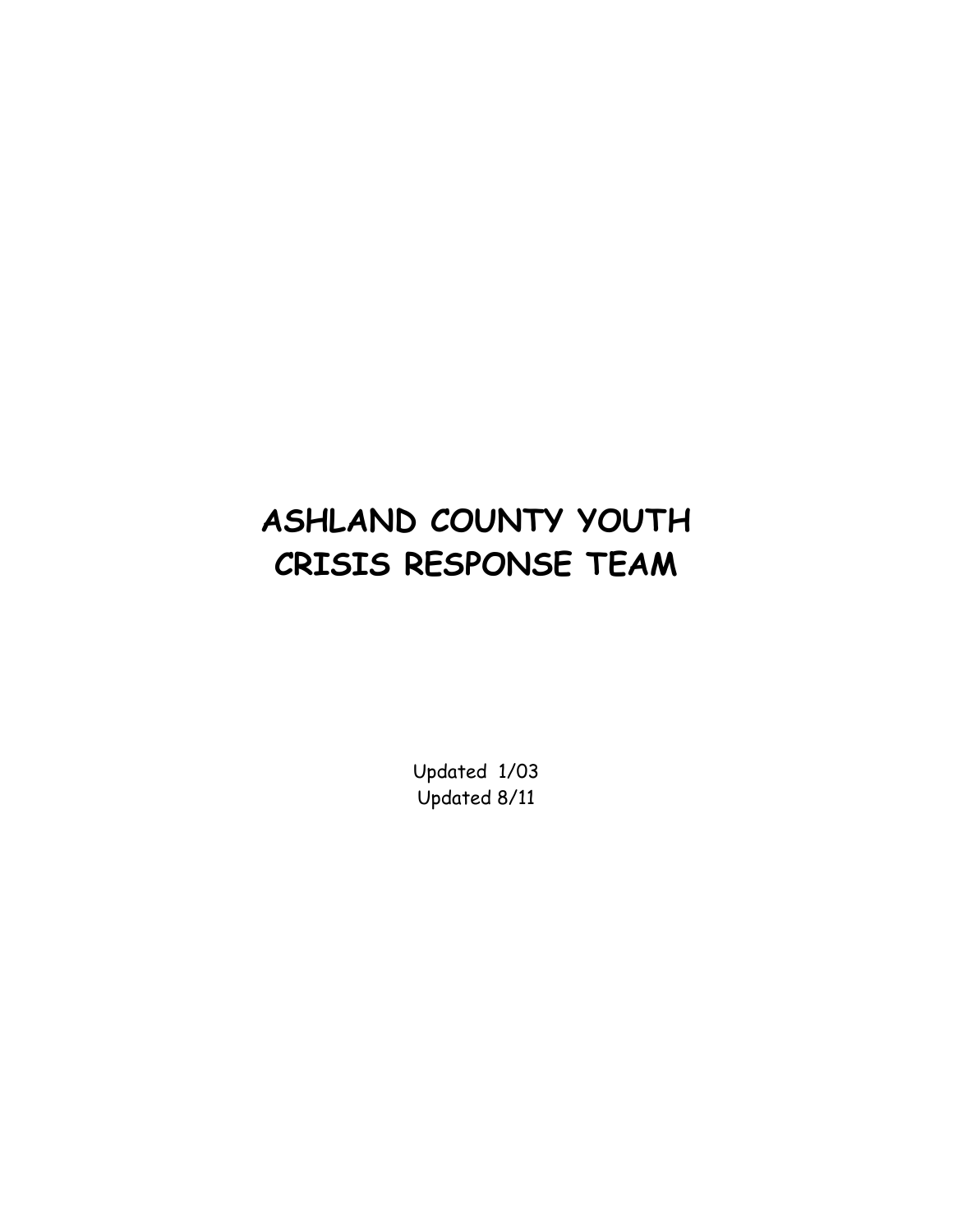# **TABLE OF CONTENTS**

| Mission, Services, Access                                | 4  |
|----------------------------------------------------------|----|
| <b>Immediate Information Needed for Crisis Response</b>  |    |
| <b>Intake Sheet</b>                                      | 5  |
| <b>Crisis Team Phone Numbers</b>                         | 7  |
| <b>School Phone Number</b>                               | 9  |
| School/Community Liaisons                                | 10 |
| <b>Team Activation</b>                                   | 11 |
| <b>Crisis Intervention Procedure</b>                     | 12 |
| Suggested Checklist for Schools                          |    |
| <b>Immediate Actions</b>                                 | 13 |
| Contact Family                                           | 13 |
| School Plan of Action                                    | 13 |
| Announcing the Loss                                      | 13 |
| <b>Faculty Responsibilities</b>                          | 14 |
| <b>Counseling Responsibilities</b>                       | 14 |
| Administrative Responsibilities                          | 14 |
| Responding to the Media and Community                    | 15 |
| <b>Memorial Services/Special Activities</b>              | 15 |
| Senior Activities and Graduation Ceremonies              | 15 |
| Miscellaneous Issues                                     | 16 |
| Information to be Used and Copied during Crisis Response |    |
| The Announcement                                         |    |
| <b>Announcement Guidelines</b>                           | 17 |
| Sample Announcement                                      | 17 |
| Teacher Guidelines for Telling Students                  | 18 |
| Communication with Parents/Guardians                     |    |
| <b>Initial Letter Home</b>                               | 19 |
| Follow-up Letter                                         | 20 |
| Handouts for Teachers and Parents/Guardians              |    |
| Possible Developmental Reactions to Death                | 21 |
| Grief Responses Related to Bereaved Students             | 22 |
| Responding to Children after a Critical Incident         | 23 |
| Hints for Helping a Child Understand Death & Grief       | 24 |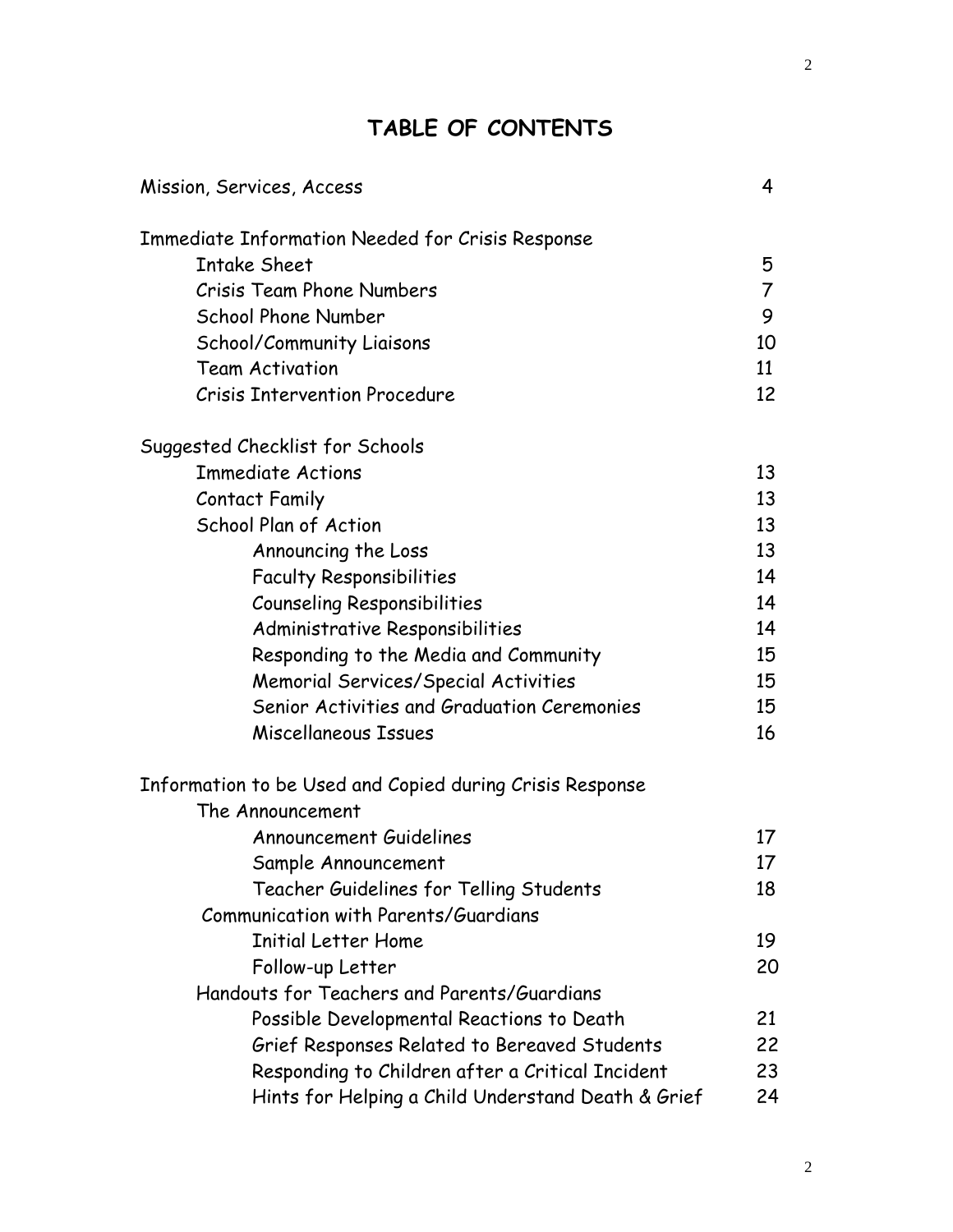| Fifteen Tips for Grieving Kids               | 25 |
|----------------------------------------------|----|
| Helping Children Cope                        | 26 |
| How Can I Tell When a Child Needs Counseling | 27 |
| Evaluations                                  |    |
| Student                                      | 28 |
| Faculty                                      | 29 |
| <b>Team Members</b>                          | 30 |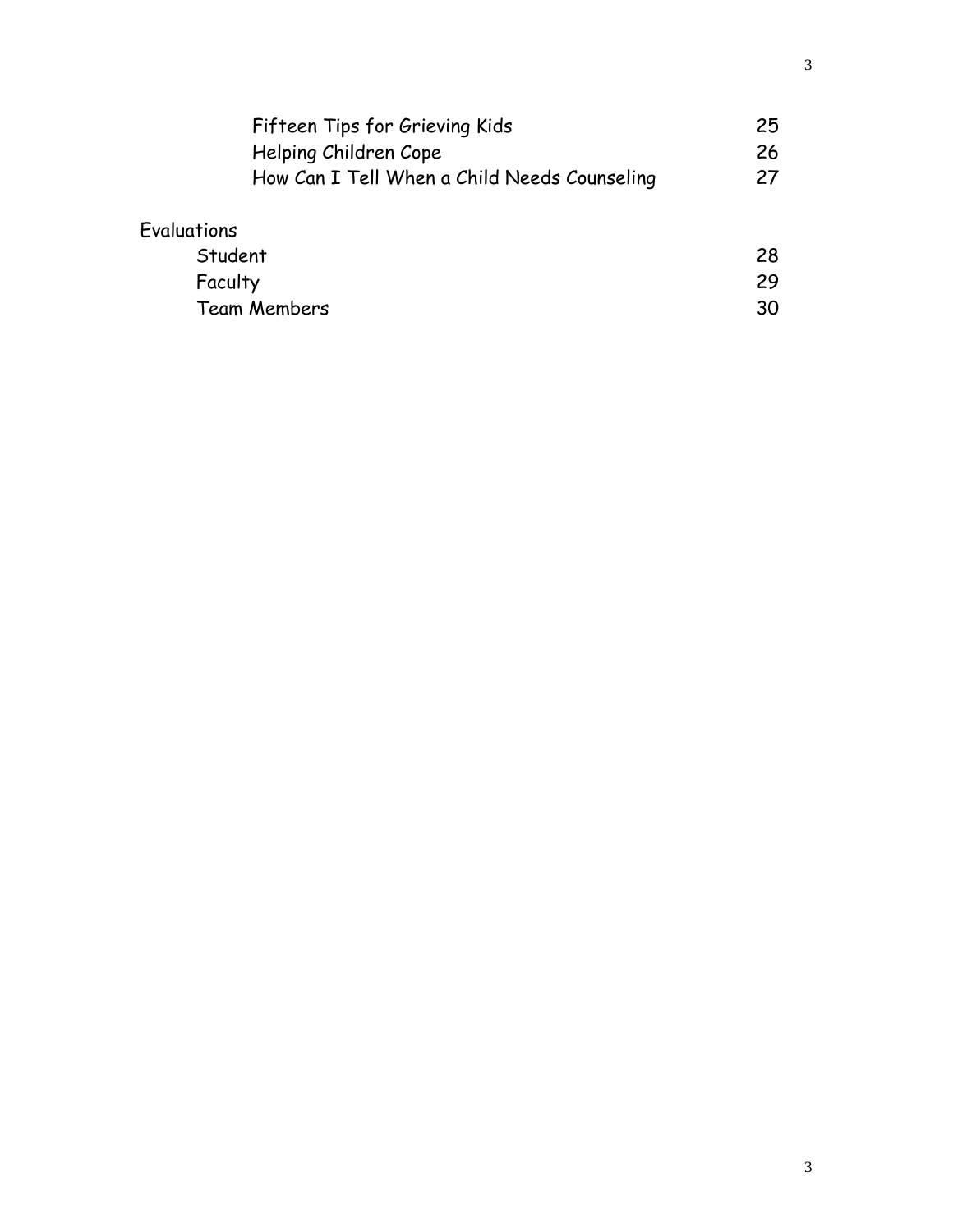#### **MISSION**

 The purpose of the Ashland Youth Crisis Response Team (YCRT) is to provide a valuable community service geared toward immediate intervention for all students, faculty, and staff of Ashland County Schools and surrounding areas involved in a traumatic situation.

#### **SERVICES**

- $\triangleright$  Upon request, provide trained personnel for on-site intervention in the event of a crisis
- $\triangleright$  Assist school districts with writing and updating local crisis response programs.
- $\triangleright$  Provide in-service training to faculty and staff in the areas of crisis response and post-traumatic stress debriefing.

#### **ACCESS**

To activate the Youth Crisis Response Team call any of the numbers below between the hours of 8:00 a.m. – 4:00 p.m.

|                            | Home         | Work         | Cell         |
|----------------------------|--------------|--------------|--------------|
| Diane Park                 | 419-289-1704 | 419-281-7107 | 419-651-0380 |
| Erin Schaefer 419-871-2715 |              | 419-281-3788 | 419-496-8161 |

After hours contact the Appleseed Community Mental Health Center's 24 hour answered line at 419-289-6111 or 888-400-8500.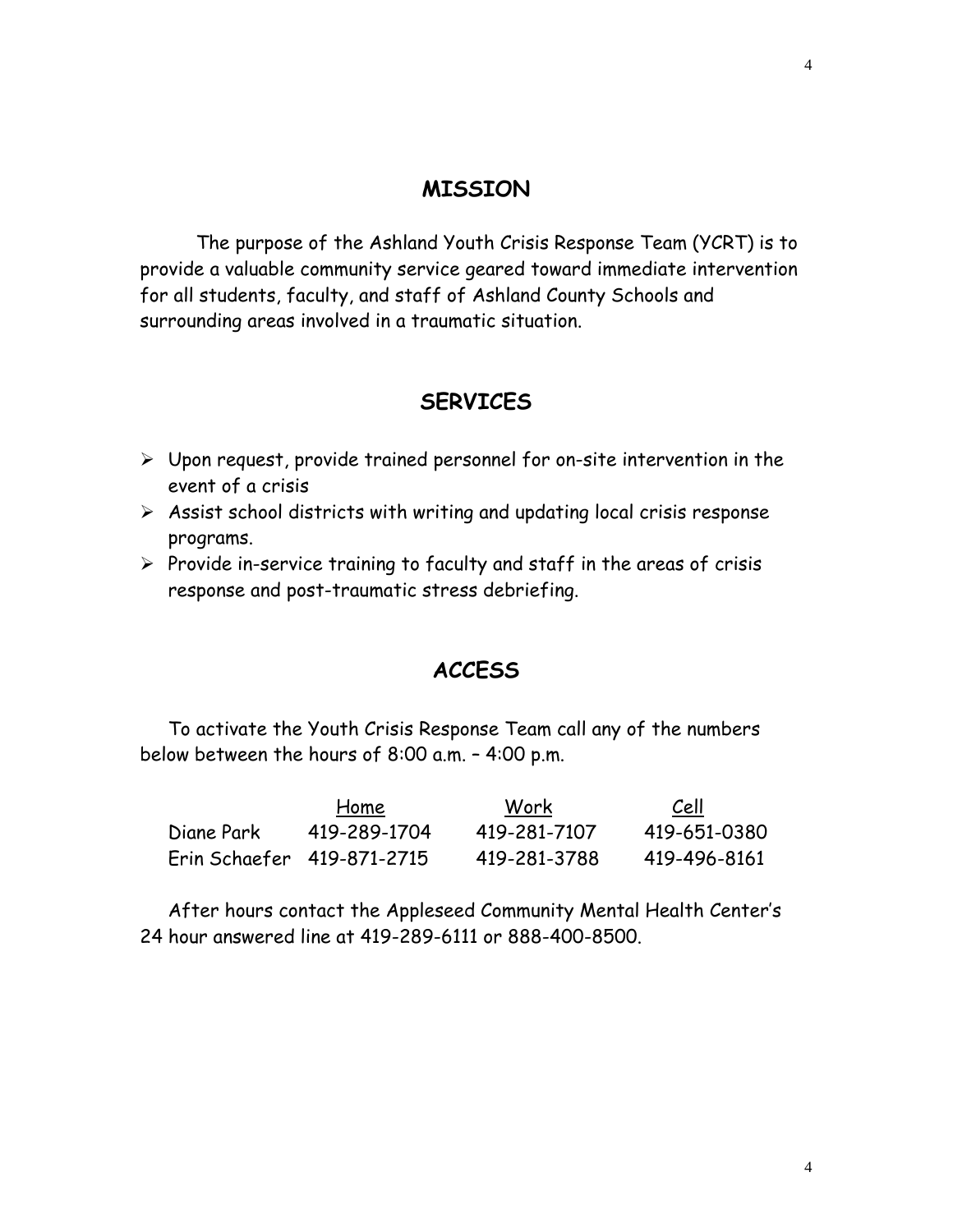| Date/Time of Call _________________________________ Incident Number              |                                                                                  |                          |  |
|----------------------------------------------------------------------------------|----------------------------------------------------------------------------------|--------------------------|--|
|                                                                                  | Intake Initiated by _____________________ Date/Time of Crisis __________________ |                          |  |
|                                                                                  |                                                                                  |                          |  |
|                                                                                  | Agency/School/Organization                                                       |                          |  |
| Street Address                                                                   | City                                                                             | Zip                      |  |
|                                                                                  |                                                                                  |                          |  |
|                                                                                  |                                                                                  | If different from caller |  |
|                                                                                  |                                                                                  |                          |  |
| Nature of Crisis (describe incident - be specific) _____________________________ |                                                                                  |                          |  |
|                                                                                  |                                                                                  |                          |  |
|                                                                                  |                                                                                  |                          |  |
|                                                                                  |                                                                                  |                          |  |
|                                                                                  |                                                                                  |                          |  |
|                                                                                  |                                                                                  |                          |  |
|                                                                                  |                                                                                  |                          |  |
|                                                                                  | # of team members needed ___________                                             |                          |  |
| Team Members Contacted to Respond                                                | Confirmed                                                                        | Phone $#$                |  |
|                                                                                  |                                                                                  |                          |  |
|                                                                                  |                                                                                  |                          |  |
|                                                                                  |                                                                                  |                          |  |
|                                                                                  |                                                                                  |                          |  |
|                                                                                  |                                                                                  |                          |  |
|                                                                                  |                                                                                  |                          |  |
| *Indicates on-site coordinator                                                   |                                                                                  |                          |  |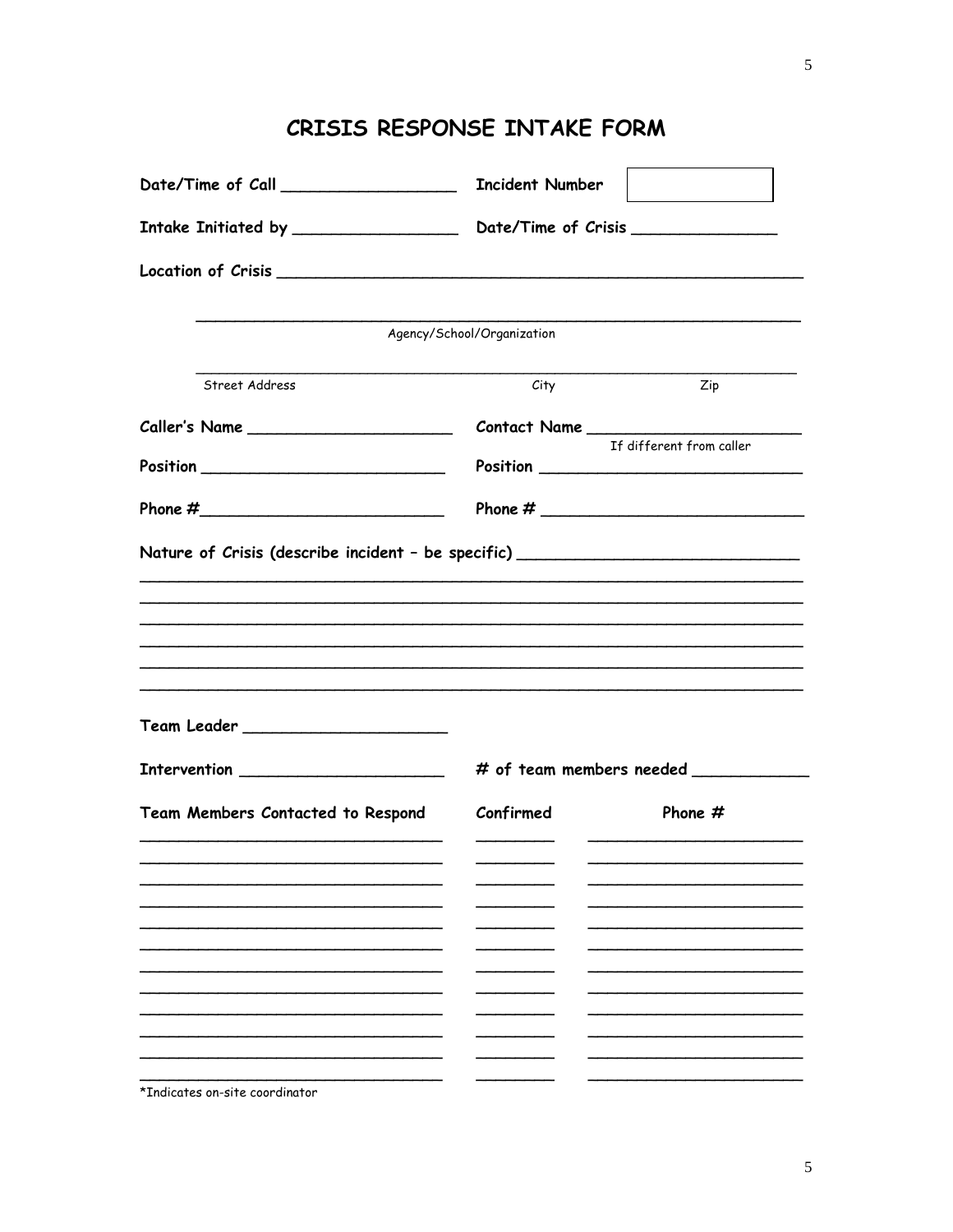|                                                                                                                                                                                                                                                                                                                                                                             | <b>Incident Number</b> |                         |  |  |
|-----------------------------------------------------------------------------------------------------------------------------------------------------------------------------------------------------------------------------------------------------------------------------------------------------------------------------------------------------------------------------|------------------------|-------------------------|--|--|
| Date of Response ___________________                                                                                                                                                                                                                                                                                                                                        |                        | Time/Length of Response |  |  |
|                                                                                                                                                                                                                                                                                                                                                                             |                        |                         |  |  |
|                                                                                                                                                                                                                                                                                                                                                                             |                        |                         |  |  |
|                                                                                                                                                                                                                                                                                                                                                                             |                        |                         |  |  |
| Post Debriefing with Team Members                                                                                                                                                                                                                                                                                                                                           |                        |                         |  |  |
| $\begin{picture}(20,20) \put(0,0){\dashbox{0.5}(5,0){ }} \put(15,0){\dashbox{0.5}(5,0){ }} \put(15,0){\dashbox{0.5}(5,0){ }} \put(15,0){\dashbox{0.5}(5,0){ }} \put(15,0){\dashbox{0.5}(5,0){ }} \put(15,0){\dashbox{0.5}(5,0){ }} \put(15,0){\dashbox{0.5}(5,0){ }} \put(15,0){\dashbox{0.5}(5,0){ }} \put(15,0){\dashbox{0.5}(5,0){ }} \put(15,0){\dashbox{0.5}(5,0){ }}$ |                        |                         |  |  |
|                                                                                                                                                                                                                                                                                                                                                                             |                        |                         |  |  |
| Follow-up Phone Call                                                                                                                                                                                                                                                                                                                                                        |                        |                         |  |  |
| Date ______________                                                                                                                                                                                                                                                                                                                                                         |                        |                         |  |  |
| Comments:                                                                                                                                                                                                                                                                                                                                                                   |                        |                         |  |  |
|                                                                                                                                                                                                                                                                                                                                                                             |                        |                         |  |  |
|                                                                                                                                                                                                                                                                                                                                                                             |                        |                         |  |  |
|                                                                                                                                                                                                                                                                                                                                                                             |                        |                         |  |  |
|                                                                                                                                                                                                                                                                                                                                                                             |                        |                         |  |  |
|                                                                                                                                                                                                                                                                                                                                                                             |                        |                         |  |  |
|                                                                                                                                                                                                                                                                                                                                                                             |                        |                         |  |  |
|                                                                                                                                                                                                                                                                                                                                                                             |                        |                         |  |  |
|                                                                                                                                                                                                                                                                                                                                                                             |                        |                         |  |  |
|                                                                                                                                                                                                                                                                                                                                                                             |                        |                         |  |  |
|                                                                                                                                                                                                                                                                                                                                                                             |                        |                         |  |  |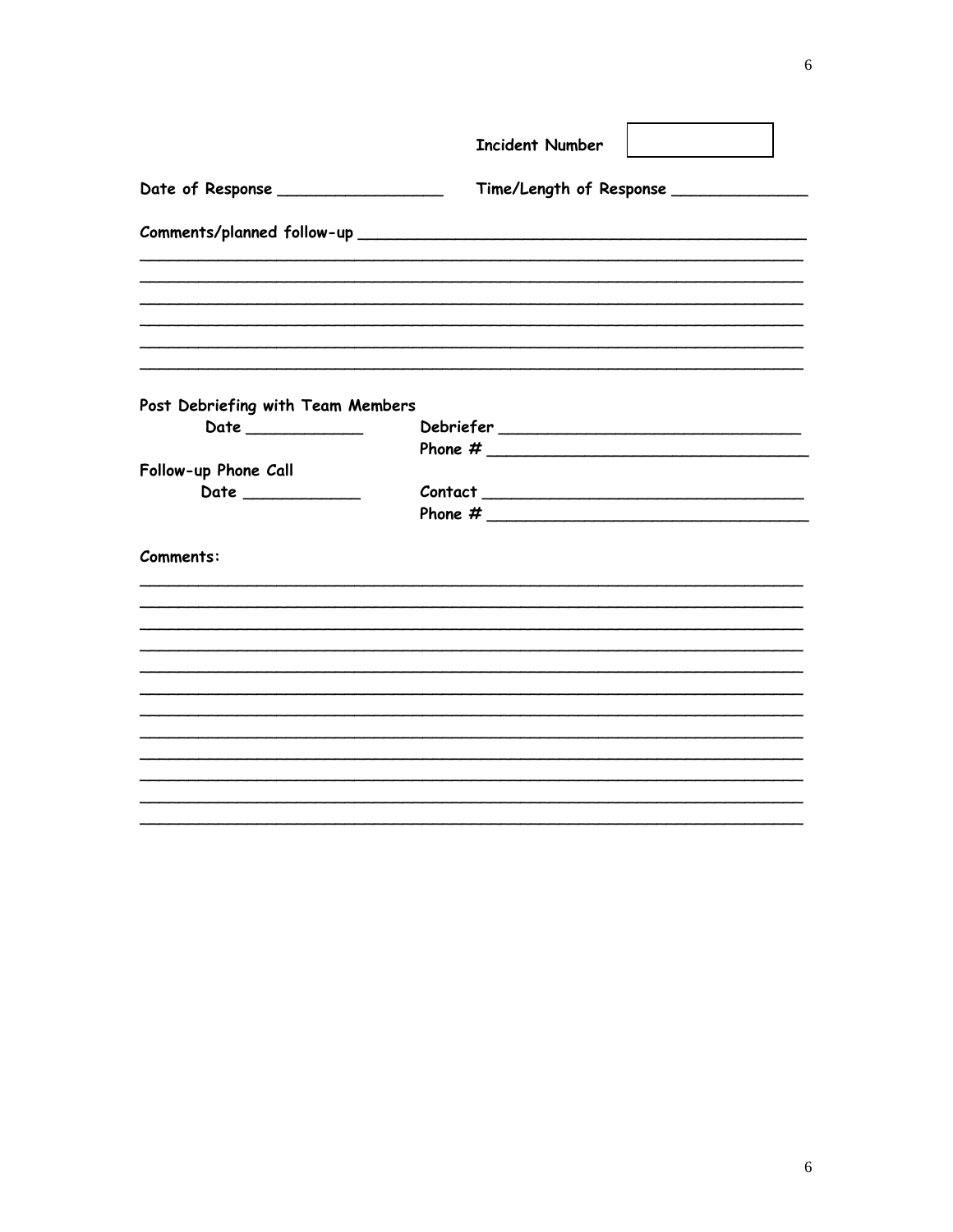#### **TEAM ACTIVATION**

Step 1: School superintendent or his/her designee activates the team by calling one of the following numbers:

To activate the Youth Crisis Response Team:

Appleseed 24 Hour Crisis Hotline 419-289-6111 or 1-888-400-8500

Step2: The YCRT chairman intakes details of the crisis.

Step 3: The YCRT chairman will decide who will call the rest of the team.

Step 4: The YCRT chairman calls school contact person (if appropriate) AND calls additional team members.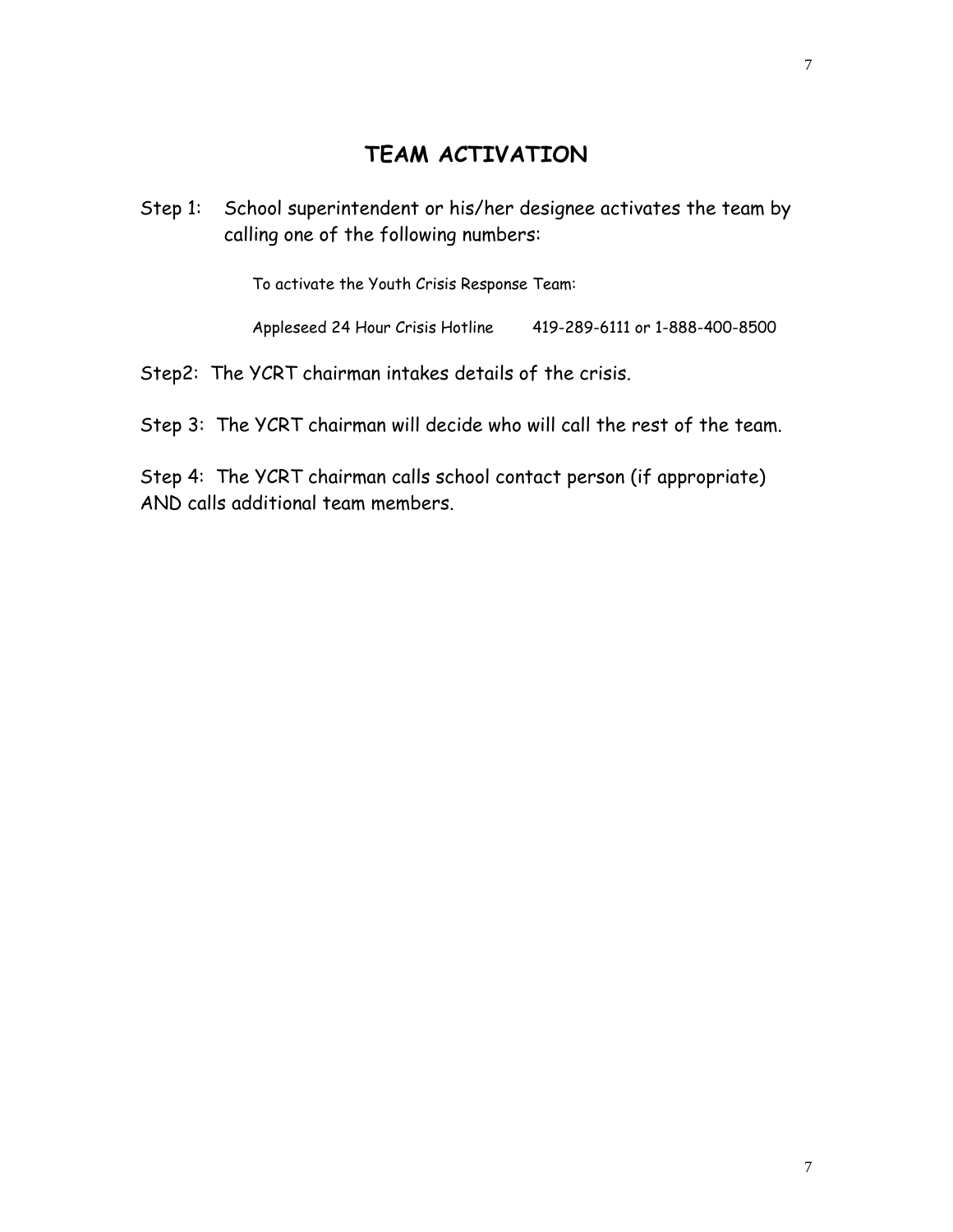#### **CRISIS INTERVENTION PROCEDURE**

Step 1: The YCRT goes to the site.

Step 2: The school contact person will meet with the YCRT coordinator to conduct a needs assessment and give direction if this has not yet been done by phone.

Step 3: At the request of the school administration the team could:

- Meet with school staff to provide support.
- Help target close friends of the victim(s) and other at-risk students.
	- Have informal groups to work with these peers on-site.
	- Make student/staff referrals.
- Meet one-on-one with severely impacted students or staff members.
- Assist classroom teachers with questions.
- Provide a resource list of mental health consultants.
- Provide information/education related to the crisis.

Step 4: Optional follow-up activities:

- Determine if any other students are at-risk.
- Review/evaluate team process.
- Provide interventions for children at-risk in small groups.
- Plan a school/community wide meeting for parents and students.
- Step 5: Debriefing
	- Debrief with school staff if appropriate.
	- Debrief with team on-site or within 24 hours.
	- The YCRT coordinator does a follow-up/evaluation with the school contact person.

\* The school contact person defines the needs of the school, and the YCRT chairman designates roles of the team.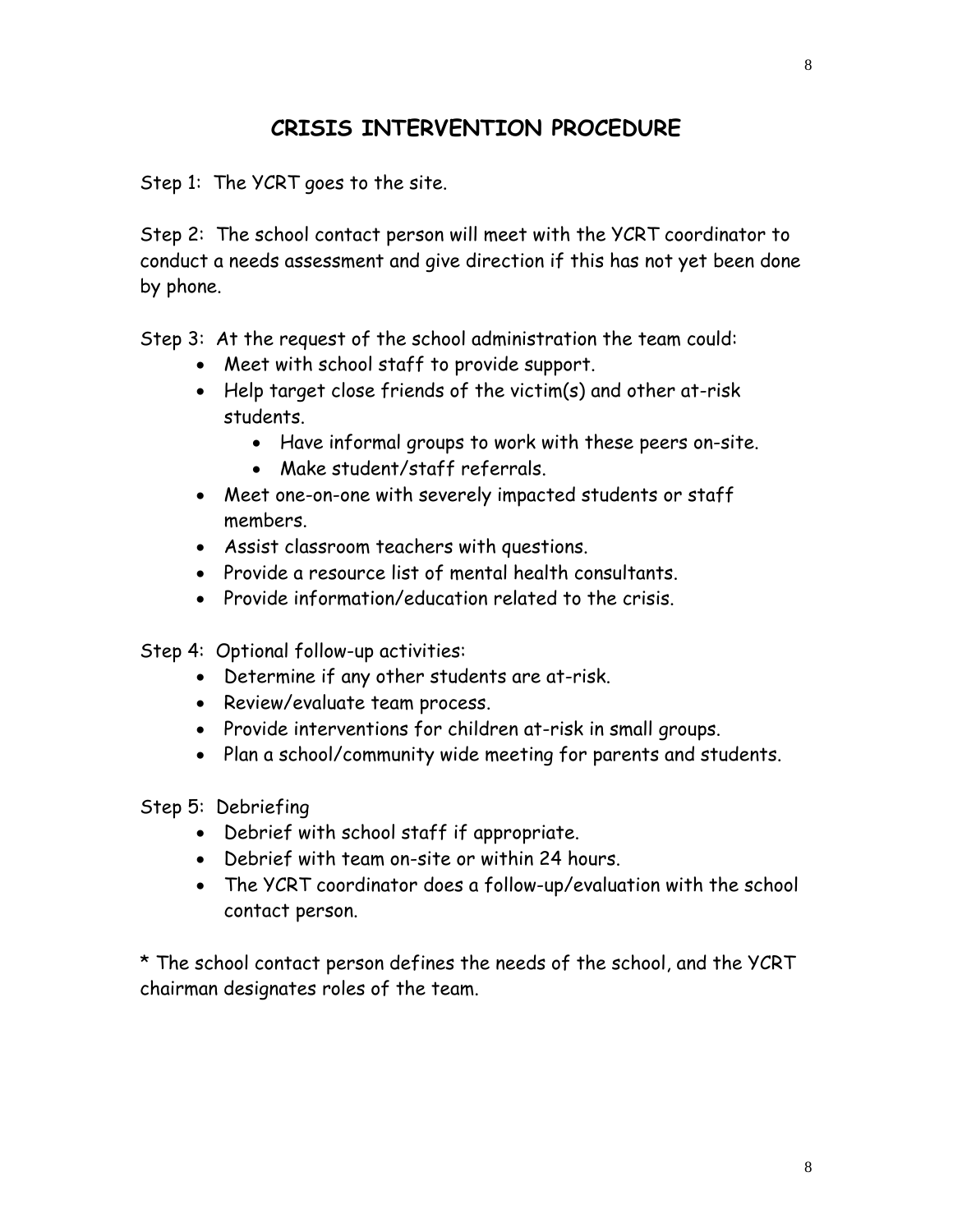## **SUGGESTED CHECKLIST FOR SCHOOLS**

#### I. Immediate Actions

- A. Verify information regarding tragedy.
- B. Notify superintendent and appropriate assistant superintendent(s).
- C. Notify Community Relations Director (Communications Officer).
- D. Contact school security/police regarding special circumstances such as murder, suicide, shooting . . .
- E. Contact district's crisis team coordinator and activate team members.
- F. Identify key support staff.
- G. Contact Board of Education members.
- H. Remove personal items from lockers, desk, etc.
- I. Stop disciplinary, testing or special placement notifications being sent to family. Note: It is almost impossible to stop scholarship notifications from the National Merit Program and colleges.
- II. Contact Family
	- A. Contact family personally and offer support.
	- B. Establish school contact person and family members.
	- C. Obtain information regarding funeral arrangements, flowers, and home visits.
	- D. Verify names of surviving siblings, including cousins, and schools.
- III. School Plan of Action
	- A. Announcing the Loss
		- 1. Make every effort to notify all staff before returning to school through a telephone tree.
		- 2. Hold an all-staff meeting before school.
			- \* Provide recommendations for dealing with a loss in the classroom.
			- \* Review procedures for referring students to counseling.

\*Provide statement to be read in all first period classes.

\* Plan to extend homeroom period.

\* Provide substitute(s) for any teacher(s) who feel they cannot go directly to class.

- \* Check with emotional needs of support staff.
- \* Meet with class officers and student council president.
- 3. Update faculty and students with printed messages throughout the day if new and pertinent information becomes available.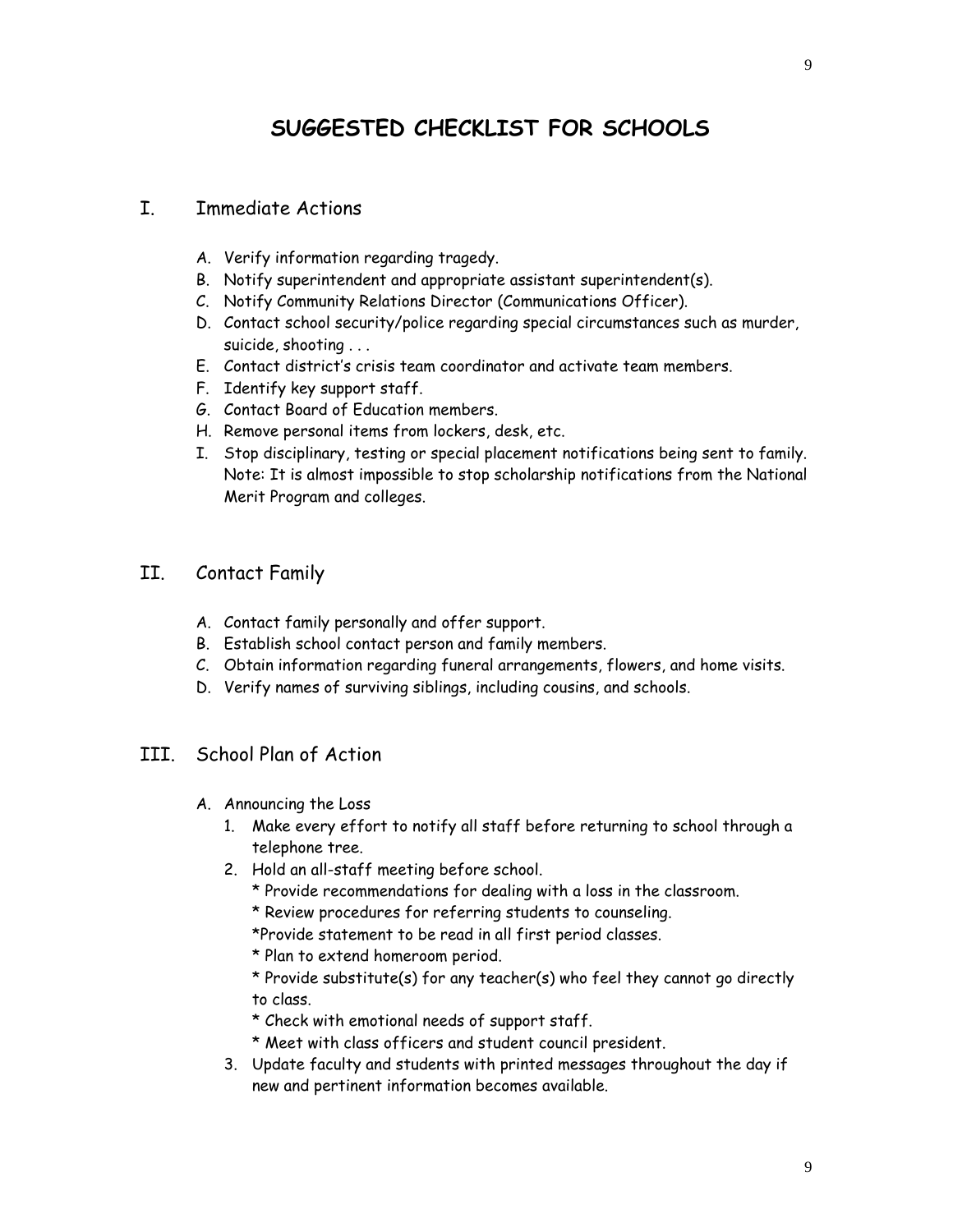- 4. Debrief students. Give them an opportunity to express their feelings and offer suggestions for coping with the loss.
- 5. Identify any students who may be at-risk and assign counselors to phone parents.
- B. Faculty Responsibilities
	- 1. Identify students who were close friends, involved in club and activity groups together, teammates, and church friends.
	- 2. Notify principal at previously attended school. Principal will notify faculty of loss. Staff will watch for any distress signs among students.
	- 3. Identify students in distress and talk with them or have them escorted by another student to a group or individual counseling activity.
	- 4. Shorten and structure assignments. Postpone and reschedule tests if necessary.
	- 5. Provide an opportunity for students to discuss the loss grieving, talking and venting together.
	- 6. Acknowledge emotions through discussion and involvement in constructive activities in the classroom.
	- 7. Discuss funeral arrangements to prepare students who will be attending.
	- 8. Discuss whether students will be taken on school busses or drive themselves to the funeral.
	- 9. Discuss wearing of athletic or activity uniforms to funeral.
- C. Counseling Responsibilities
	- 1. Work with the district crisis response team if available. Remember that the crisis team is there in a supportive role.
	- 2. Provide large and small groups and individual areas to talk with counselors.
	- 3. Cancel appointments and meetings not of an emergency nature.
	- 4. Request additional secretarial or volunteer help to answer phones.
	- 5. Maintain a list of students counseled. Make follow-up calls to parents for students in distress.
- D. Administrative Responsibilities
	- 1. Keep staff updated on circumstances and events, as new information becomes available.
	- 2. Identify staff members who are in need of mental health support services. Utilize the crisis team, employee assistance program, and community counselors.
	- 3. Emphasize the need to use prepared statements to control rumors.
	- 4. Be highly visible to show presence, support, and control of the situation. Make students feel safe.
	- 5. Make announcements about activities and future meetings.
	- 6. Make arrangements to excuse absences for students wishing to attend the funeral. Arrange bus transportation if large numbers of students attend the funeral.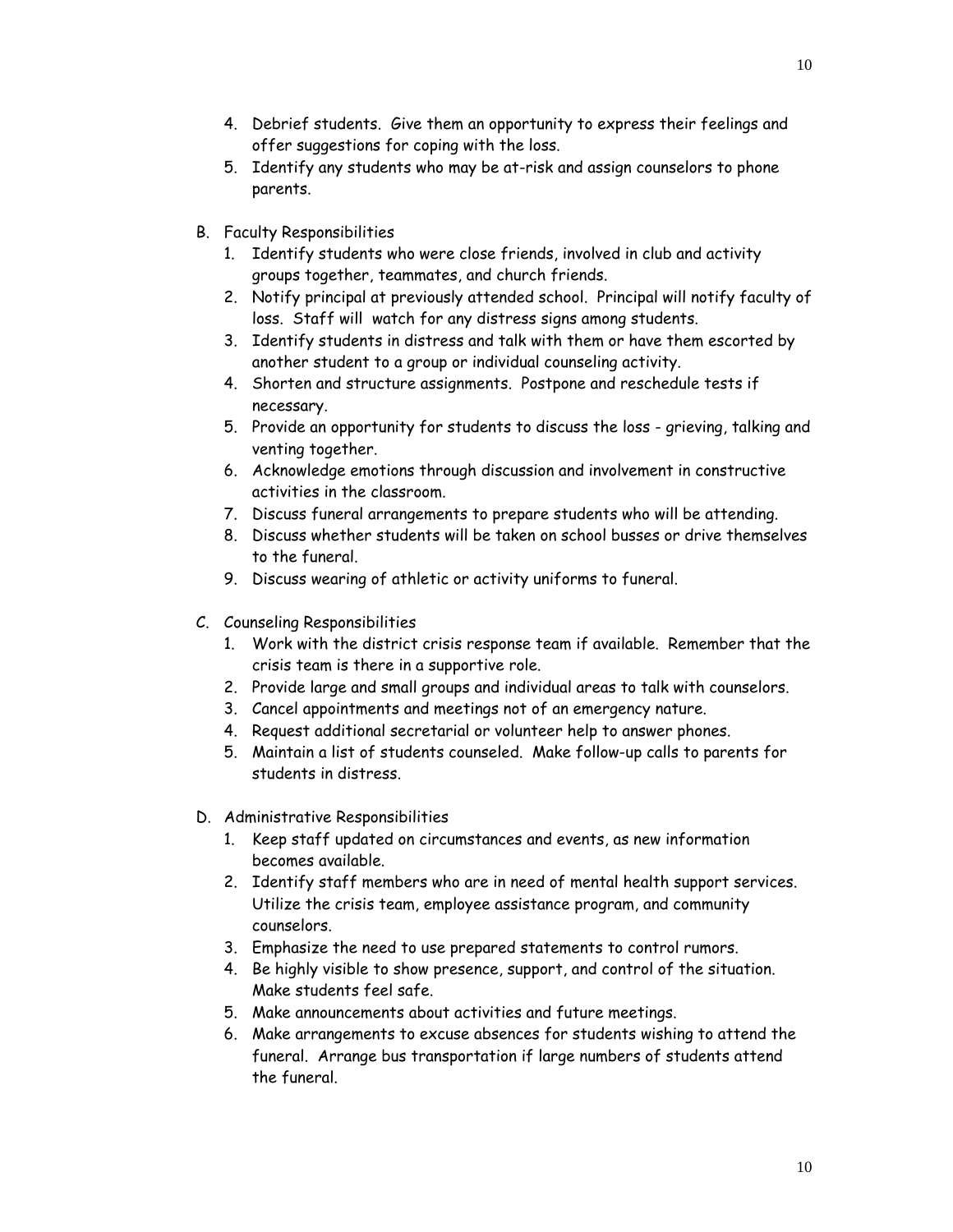- 7. Make arrangements for rescheduling standardized testing programs or other canceled activities.
- E. Responding to the Media and Community
	- 1. Identify spokesperson if district does not have a spokesperson.
	- 2. Develop a written statement for staff to read in classes.
	- 3. Develop a statement for secretaries/volunteers to respond to inquiries.
	- 4. Develop press release for immediate release. Update as new information becomes available. Number all subsequent releases.
	- 5. Set limits for media locations. Keep out of the buildings. (Parents are excellent in assisting in this area.)
	- 6. Provide handouts for all media. Emphasize action being taken by principal, staff, crisis team and others in assisting students.
	- 7. Prepare letter for principal's signature to go home with all students at the end of the day. The letter should include:
		- \* A brief statement of the incident.
		- \* Outline of what has taken place throughout the day.
		- \* Changes to watch for in students physically, emotionally, academically.
		- \* Contact phone numbers for community assistance.
		- \* Request to notify counseling office of any student concerns.
	- 8. A similar letter should be sent to parents of other impacted schools.
	- 9. Provide a meeting for concerned parents and students if safety is a perceived or real issue. Have principal, counselor, police officer, and community relations director address group.
- F. Memorial Services/Special Activities
	- 1. Involve staff and students encourage involvement in planning.
	- 2. Provide mass transportation if large number of students plan to attend.
	- 3. Have counselors available for students following funeral.
	- 4. Plan appropriate assembly/recognition.
		- \* Assembly \* Scholarship fund
			-
		- \* Plaque \* Letters to family
		-
- 
- \* Tree planting \* Recognition at special awards ceremony
- \* Yearbook dedication \* High school graduation
- 5. Invite family as guests to special ceremonies.
- 6. Provide an area for staff and students who do not wish to attend special activities.
- G. Senior Activities and Graduation Ceremonies

\* These activities are only suggestions and each school should develop their own traditions.

1. Farewell Assembly – It will be announced to all seniors that they may bring a flower and drop it off in the library before the Farewell Assembly. Someone will be there to arrange the flowers in a vase. The vase will be displayed at the assembly. Students will be permitted to give flowers anytime up until graduation and the vase will be given to the family at the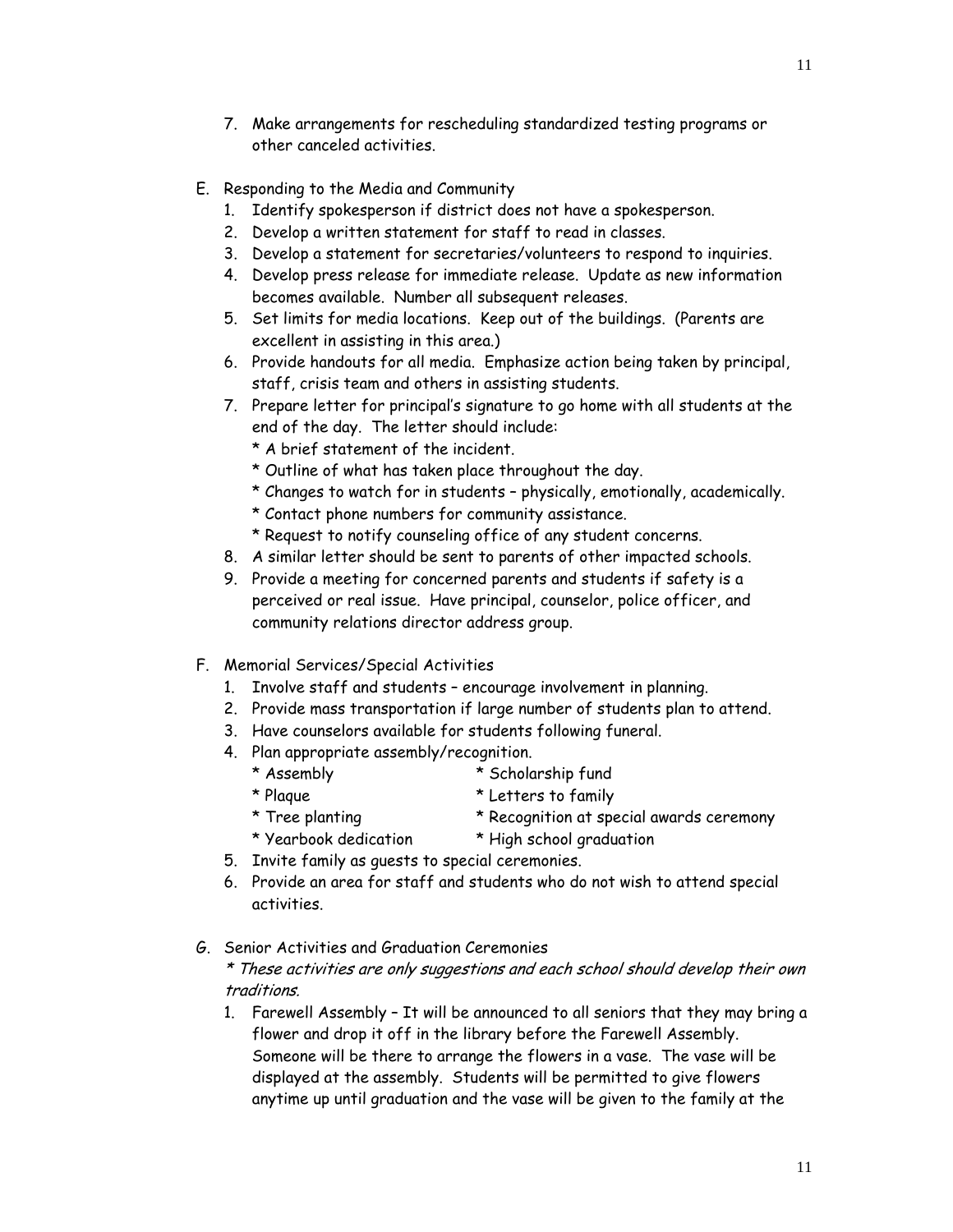end of the ceremonies. A candle and single rose will be placed on or around the lectern in memory of the deceased member of the class.

- 2. Baccalaureate The candle and rose will be displayed at this service. The vase of flowers will also be displayed in their memory.
- 3. Graduation There will be a note in the graduation bulletin in memory of the student(s). The vase, rose, and candle will be displayed. The flowers will be given to the family after the ceremony. Each school will need to decide if they will present the diploma to the family. How close the loss was to graduation will be important in making that decision.
- H. Miscellaneous Issues
	- 1. Prior years' teachers especially at other schools.
	- 2. The flag do you lower it to half-staff?
	- 3. The reader boards take all messages off?
	- 4. How to deal with "sicko" phone calls.
	- 5. How to organize or politely discourage excessive offers to help.
	- 6. After school traffic safety many students should not be driving home.
	- 7. Who will answer the cards and letters sent to the school?
	- 8. School newspaper coverage.
	- 9. Food for the crisis response team and staff members who will be working all day without a break.
	- 10. After school practices (plays) and events (Leadership team).
	- 11. Alumni, recent graduates often times know the victim.
	- 12. Impact of news reports and media coverage on staff and students.
	- 13. If a violent death on campus:
		-
		- \* Mace for self-defense \* Student visits to the murder site
		- \* Fear of dark places \* Student transfers
			-
		- \* Fear of brushy areas \* Staff resignations
		- \* Late afternoon and evening practices
		- \* Demands for curriculum changes addition of self-defense classes
		- \* Explanation of current and increased security procedures at school
		- \* Continued work with law enforcement
	- 14. One year anniversary

\* Prepare for major media coverage at least one month in advance. Some papers will want their stories to run prior to or on the anniversary date.

- \* Review all information from original crisis.
- \* Be aware of any special school memorials.

Note: If the assailant has not been captured, a news conference on the anniversary date which is sponsored by law enforcement officials will probably remove most of the coverage from the school.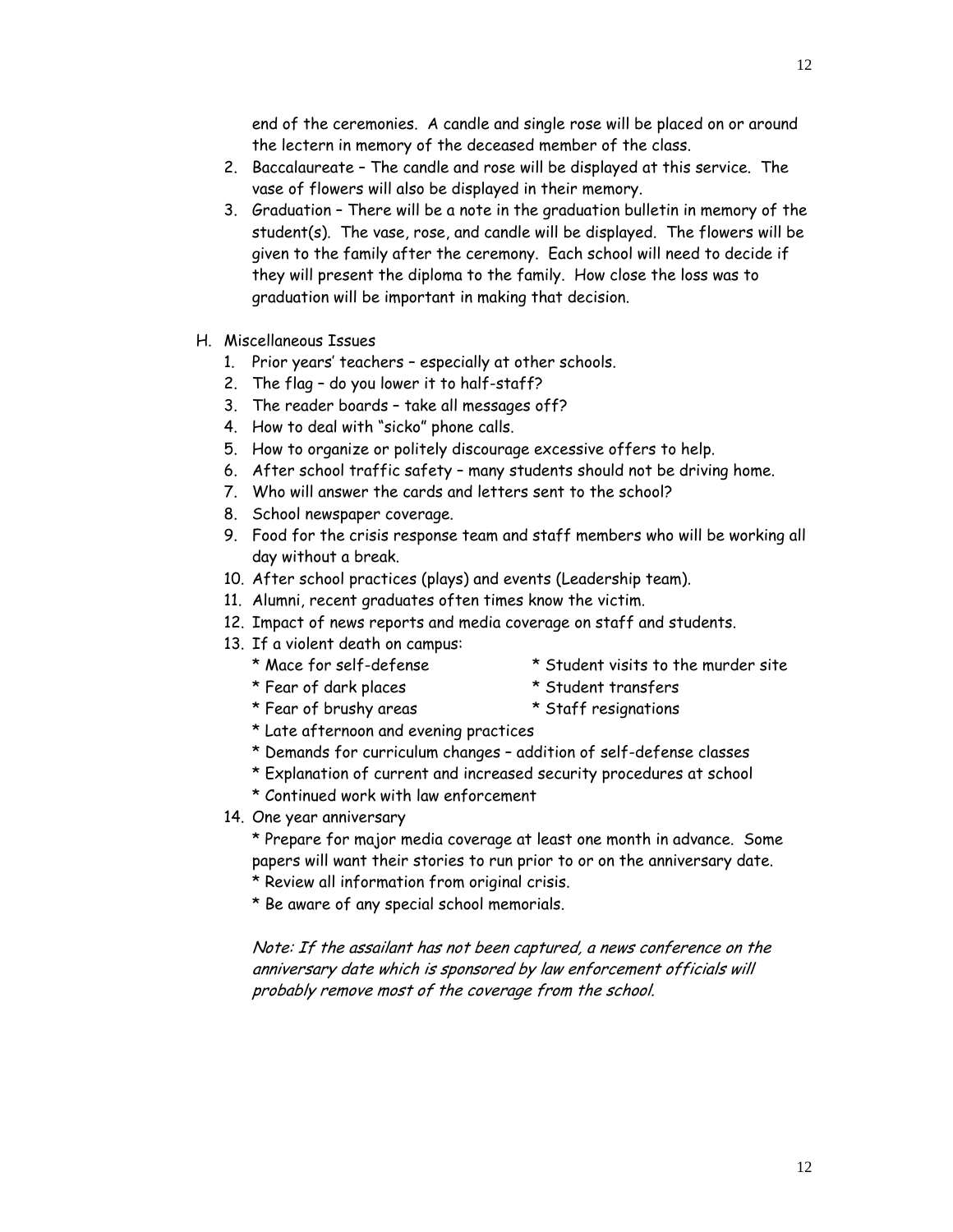#### **ANNOUNCEMENT GUIDELINES**

- Before the announcement is made, the team coordinator should verify the facts with the police or coroner's office. NO ANNOUNCEMENT SHOULD BE MADE THAT CANNOT BE SUBSTANTIATED!
- The team coordinator or family service coordinator should be the only school official who contacts the family or funeral director.
- It is best if the announcement preceded media coverage to prevent rumors and to control emotional contagion.
- Honoring the family wishes regarding announcements is recommended.

#### **SAMPLE ANNOUNCEMENT**

Students I have some very sad, and unfortunately bad news to share with you. On the way to school this morning a traffic accident occurred. John Doe, an eighth grade student in Mr. Jone's class was killed. At this time we have no other information. Mr. Smith, our principal, is in contact with the family and will notify us of any arrangements regarding the funeral. Our Youth Crisis Response Team will be available throughout the day to talk with any students who need this support.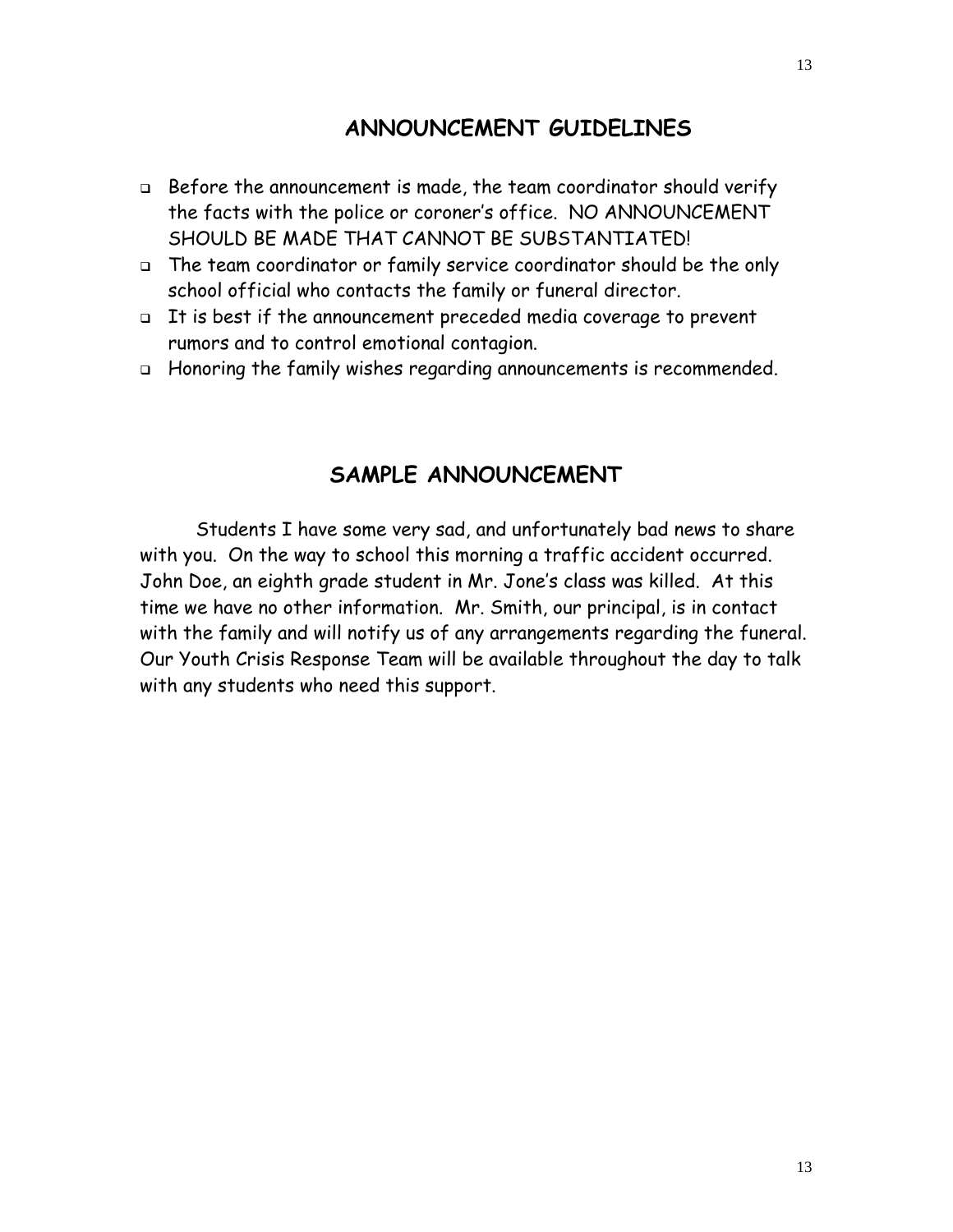# **TEACHER GUIDELINES FOR ANNOUNCEMENT TO STUDENTS**

- $\triangleright$  Have the chairs arranged in a semi-circle prior to students entering the classroom if possible. If the announcement has to be made during class, have students rearrange the chairs first. The teacher should sit within the circle and maintain eye contact with students. Tissue should be readily available and visible.
- $\triangleright$  The teacher should center him/herself first by assuming a nurturing adult role.
- $\triangleright$  Read the announcement in a soft and calm voice.
- $\triangleright$  Give the students time to process the news. Ask if anyone has any questions or feelings he/she would like to share. Respond as needed to students' concerns. DO NOT RUSH STUDENTS THROUGH THIS PROCESS. Allow them to talk and express their disbelief.
- $\triangleright$  Students who become distressed and need special assistance should be accompanied to the room designated by the principal where the Youth Crisis Response Staff will be available for support. The teacher should follow procedures for releasing students.
- $\triangleright$  When the discussion is over, rearrange chairs and return to normal routines. However, be prepared for the need for students to periodically discuss issues.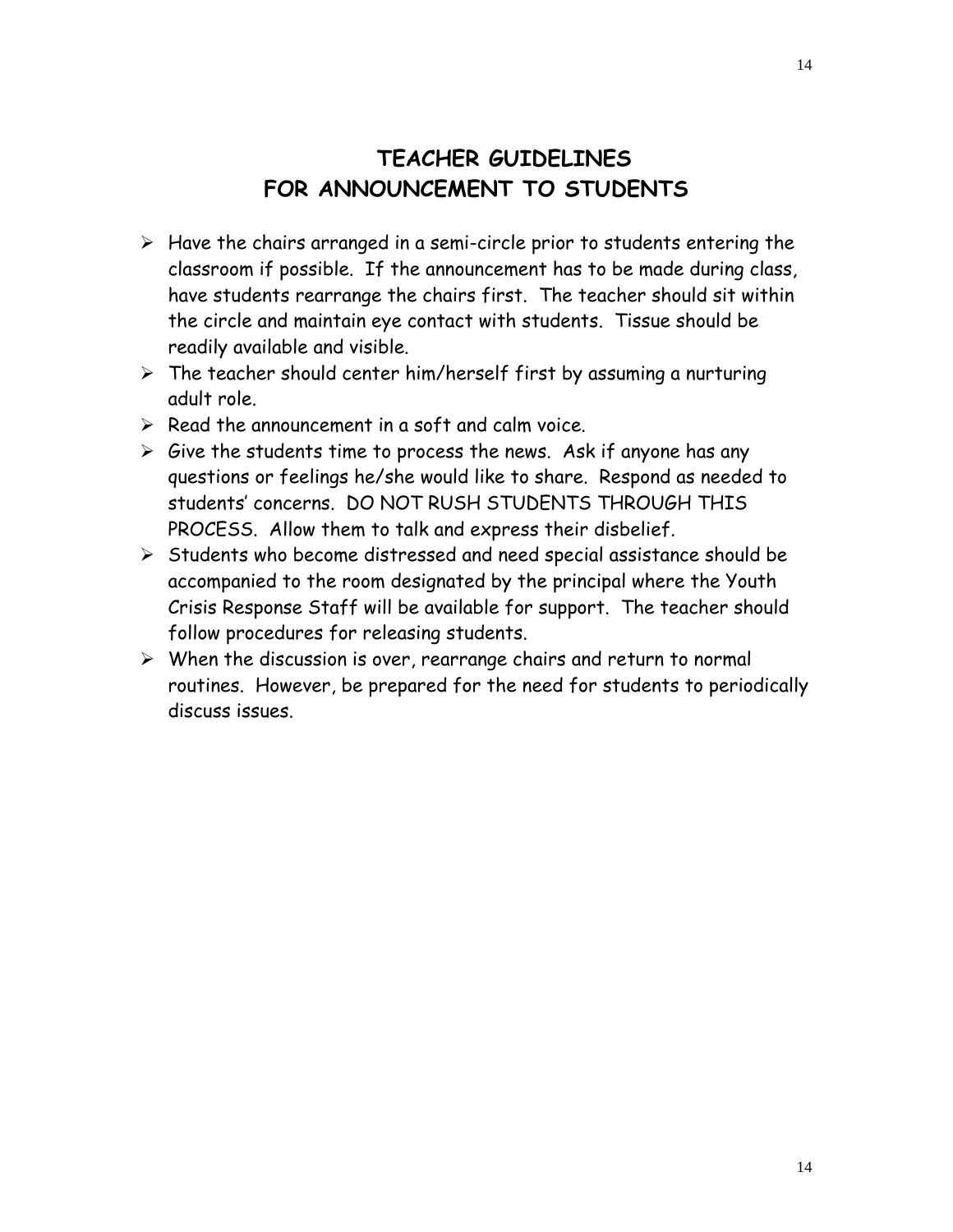## **SAMPLE LETTER TO PARENTS/GUARDIANS**

discussion of the contract of the basic of the basic of the basic of the basic of the basic of the basic of th

Dear Parent/Guardian,

 As you may know, a terrible tragedy occurred early this morning involving a Mumawa sophomore student, John Doe, and a Mumawa junior student, Sue Smith. Both students died as a result of an automobile accident.

 Events like this can cause many different emotional reactions. Your child (and you) may be experiencing feelings like shock, fear, anger, hurt, sadness and/or confusion. As a parent/guardian, you may not be sure what to say or do to help your child through this difficult time. I hope that the following suggestions will be of assistance to you:

- Your child needs you now. Be there for him/her.
- Let your child talk, write, or draw about his/her feelings.
- An event like this can cause children to recall past feelings about the death of family members or friends. Allow your child to express these feelings freely – time and time again.
- Your child may express the fear that you or other family members will die. This is a realistic fear. Assure your child that you are there for him/her.
- Death and dying conjure up different meanings to children than to adults. The facts of death should be explained to children naturally and lovingly.
- Let your child know that it is okay to experience anger, hurt, guilt, sadness, and confusion – and that sometimes these feelings overlap. Also, it is really okay for your child to see you cry.
- The behavior of your child may change temporarily. For example, he/she may become more restless, have trouble sleeping, act more hostile, or become withdrawn.
- Due to the circumstances of this tragic accident, be aware that your child may have concerns about driving or riding in a vehicle. (\*Will not always apply)
- The most important thing to remember is to be there for your child. Be gentle, understanding, and listen.

We have support staff available at school, to help you and your child should you need extra support. Call (phone number) to receive assistance.

Sincerely,

 John Smith Principal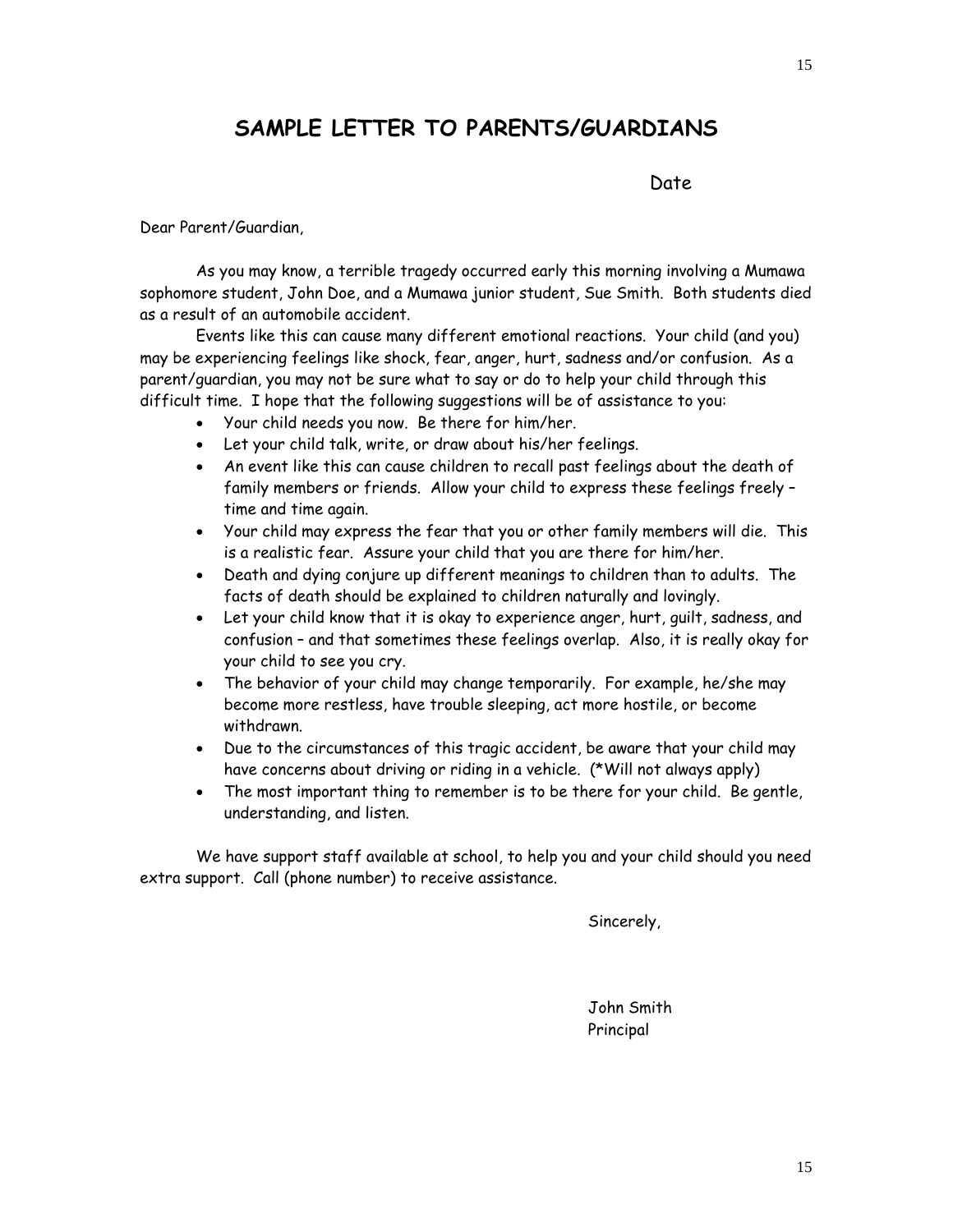# **FOLLOW-UP LETTER**

Date

Dear Parents/Guardians,

 The accident a week ago was a traumatic event for many students. It is very common, in fact it is normal, for people to experience emotional aftershocks when they have passed through a horrible event. Sometimes the emotional aftershocks appear immediately after the traumatic event, and other times aftershocks may appear hours, days, and in some cases weeks or months later. The understanding and support of loved ones usually help the stress reactions pass more quickly. However, sometimes the traumatic event may be so painful that professional assistance is necessary. This does not imply weakness or craziness. It simply means that the particular event was too powerful for the person to manage himself/herself. Below are some helpful numbers if professional assistance is needed.

Appleseed Mental Health Center 419-281-7939 Appleseed Crisis Line 419-289-6111 or 888-400-8500 Catholic Charities 419-289-1903 Cornerstone Counseling 419-289-1876

 Please feel free to contact the school at (phone number) should you have any questions or concerns.

Sincerely,

 John Smith Principal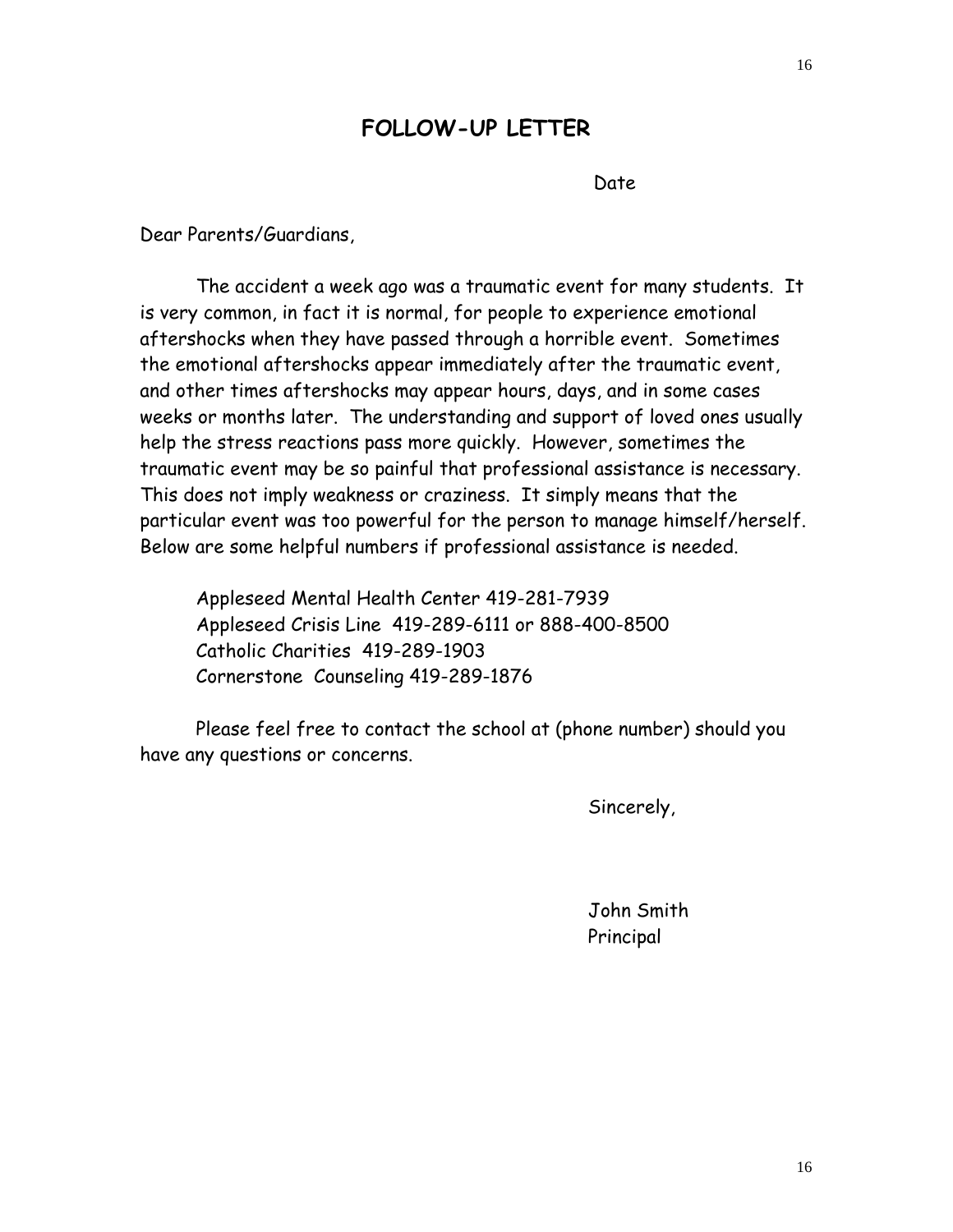| AGE             | <b>THINK</b>                      | <b>FEEL</b>              | DO                            |
|-----------------|-----------------------------------|--------------------------|-------------------------------|
|                 |                                   |                          |                               |
| 3-5 years       | * death is temporary and          | * sad                    | * cry                         |
| (preschool)     | reversible                        | * anxious                | * fight                       |
|                 | * finality of death is not        | * withdrawn              | * are interested in           |
|                 | evident                           | * confused about changes | dead things                   |
|                 | * death is mixed up with          | * angry                  | * act as if death             |
|                 | trips, sleep                      | * scared                 | never happened                |
|                 | * may wonder what deceased        | * cranky (feelings are   |                               |
|                 | is doing                          | acted out in play)       |                               |
| AGE             | <b>THINK</b>                      | <b>FEEL</b>              | DO                            |
| 6-9 years       | * about the finality of death     | * sad                    | * behave aggressively         |
|                 | * about the biological processes  | * anxious                | * behave withdrawn            |
|                 | of death                          | * withdrawn              | * experience nightmares       |
|                 | * death is related to             | * confused about changes | * act as if death never       |
|                 | mutilation                        | * angry                  | happened                      |
|                 | * a spirit gets you when you die  | * scared                 | * lack concentration          |
|                 | * about who will care for them    | * cranky (feelings are   | * have a decline in grades    |
|                 | if a parent dies                  | acted out in play)       |                               |
|                 | * their actions and words caused  |                          |                               |
|                 | the death                         |                          |                               |
| AGE             | <b>THINK</b>                      | <b>FEEL</b>              | DO                            |
| 9-12 years      | * about and understand the        | * vulnerable             | * behave aggressively         |
|                 | finality of death                 | * anxious                | * behave withdrawn            |
|                 | * death is hard to talk about     | * scared                 | * talk about physical         |
|                 | * that death may happen again,    | * lonely                 | aspects of death              |
|                 | and feel anxious                  | * confused               | * act like it never happened, |
|                 | * about death with jocularity     | * angry                  | not show feelings             |
|                 | * about what will happen if their | * sad                    | * experience nightmares       |
|                 | parent(s) die                     | * abandoned, isolated    | * lack concentration          |
|                 | * their actions and words         | * guilty                 | * have a decline in grades    |
|                 | caused the death                  | * fearful, worried       |                               |
| <b>AGE</b>      | <b>THINK</b>                      | <b>FEEL</b>              | DO                            |
| 12 years and up | * about and understand the        | * vulnerable             | * behave impulsively          |
| (teenagers)     | finality of death                 | * anxious                | * argue, scream, fight        |
|                 | * if they show their feelings     | * scared                 | * allow themselves to be      |
|                 | they will be weak                 | * lonely                 | in dangerous situations       |
|                 | * they need to be in control      | * confused               | * grieve for what might       |
|                 | of their feelings                 | * angry                  | have been                     |
|                 | * about death with jocularity     | * sad                    | * experience nightmares       |
|                 | * only about life before or after | * abandoned, isolated    | * act like it never happened  |
|                 | death                             | * guilty                 | * lack concentration          |
|                 | * their actions and words         | * fearful, worried       | * have a decline in grades    |
|                 | caused the death                  |                          |                               |

### **POSSIBLE DEVELOPMENTAL REACTIONS TO DEATH**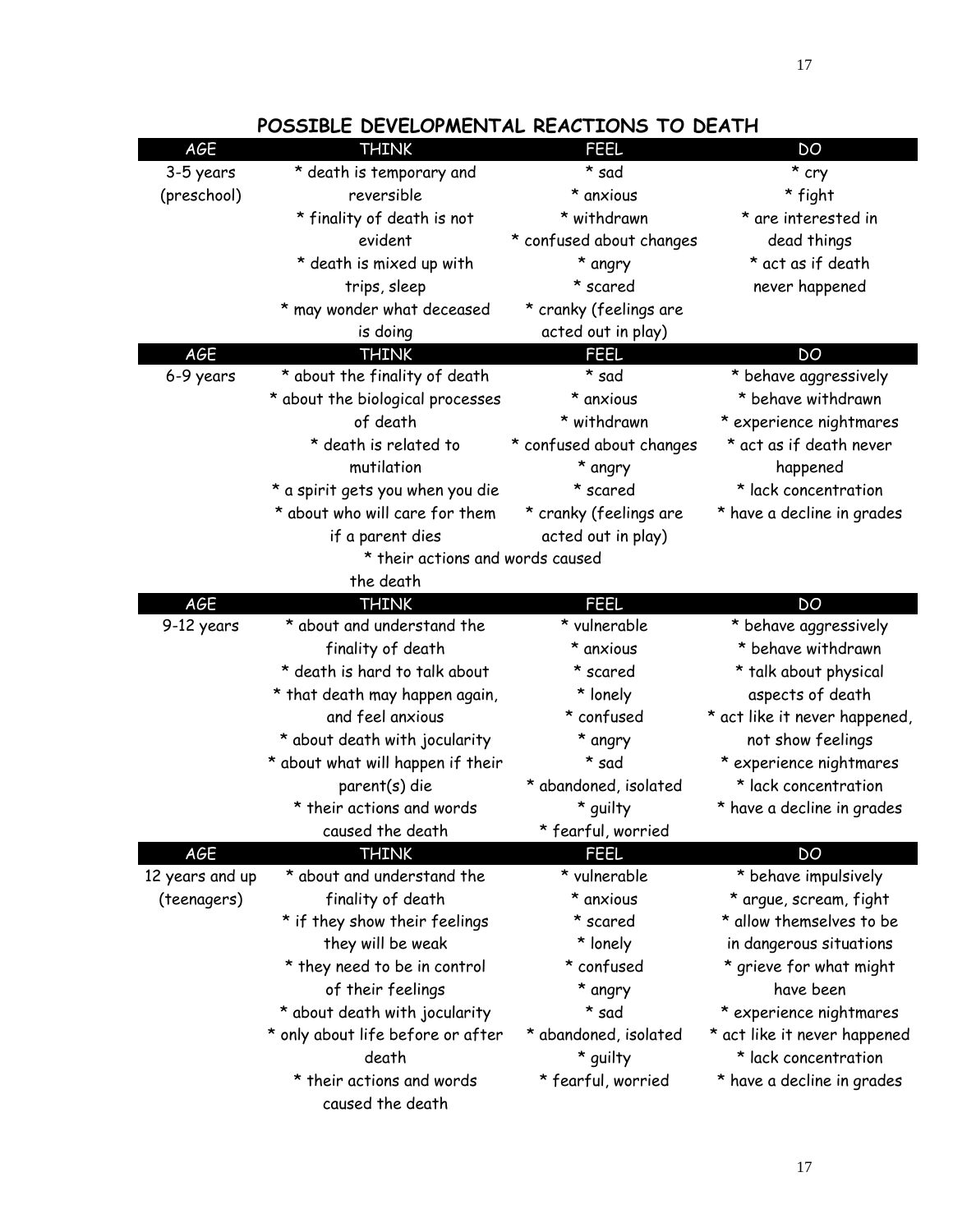# **GRIEF RESPONSES RELATED TO BEREAVED STUDENTS**

 Death touches us. It is never easy to deal with it, and as one teacher said, "It just breaks your heart." All of us are human and all of us become frightened, shocked and bewildered about what to do. The following are some of the things common in grieving students, and in grieving adults for that matter. Prolonged, they might be seen as red flags alerting you to talk to the student, parents, and/or your school counselor.

| <b>Physical Response(Bodily Distress)</b> | <b>Emotional Responses(Feeling Reaction)</b>       |
|-------------------------------------------|----------------------------------------------------|
| Headaches                                 | Shock                                              |
| Crying                                    | Anger                                              |
| Regressive changes in bowel and/or        | Hostility                                          |
| bladder control                           | Temper tantrums                                    |
| Sleep disturbances                        | Guilt                                              |
| Restlessness                              | Sadness                                            |
| Disrupted eating patterns                 | Loneliness                                         |
| <b>Illness</b>                            | Panic                                              |
| Confusion                                 | Clinging                                           |
| Lack of concentration                     | Withdrawal                                         |
| Lack of energy                            | Blame                                              |
| Lack of attention                         | Depression                                         |
|                                           | Mood Swings                                        |
|                                           | Fear of being teased and rejected by<br>classmates |
|                                           |                                                    |

#### **Effects on Learning(Performance Reaction)**

Lower grades Absenteeism Less productive work Loss of interest in school and activities Peer relationships

> Grief Comes to Class, A Educator's Guide By: Majel Glino-Braden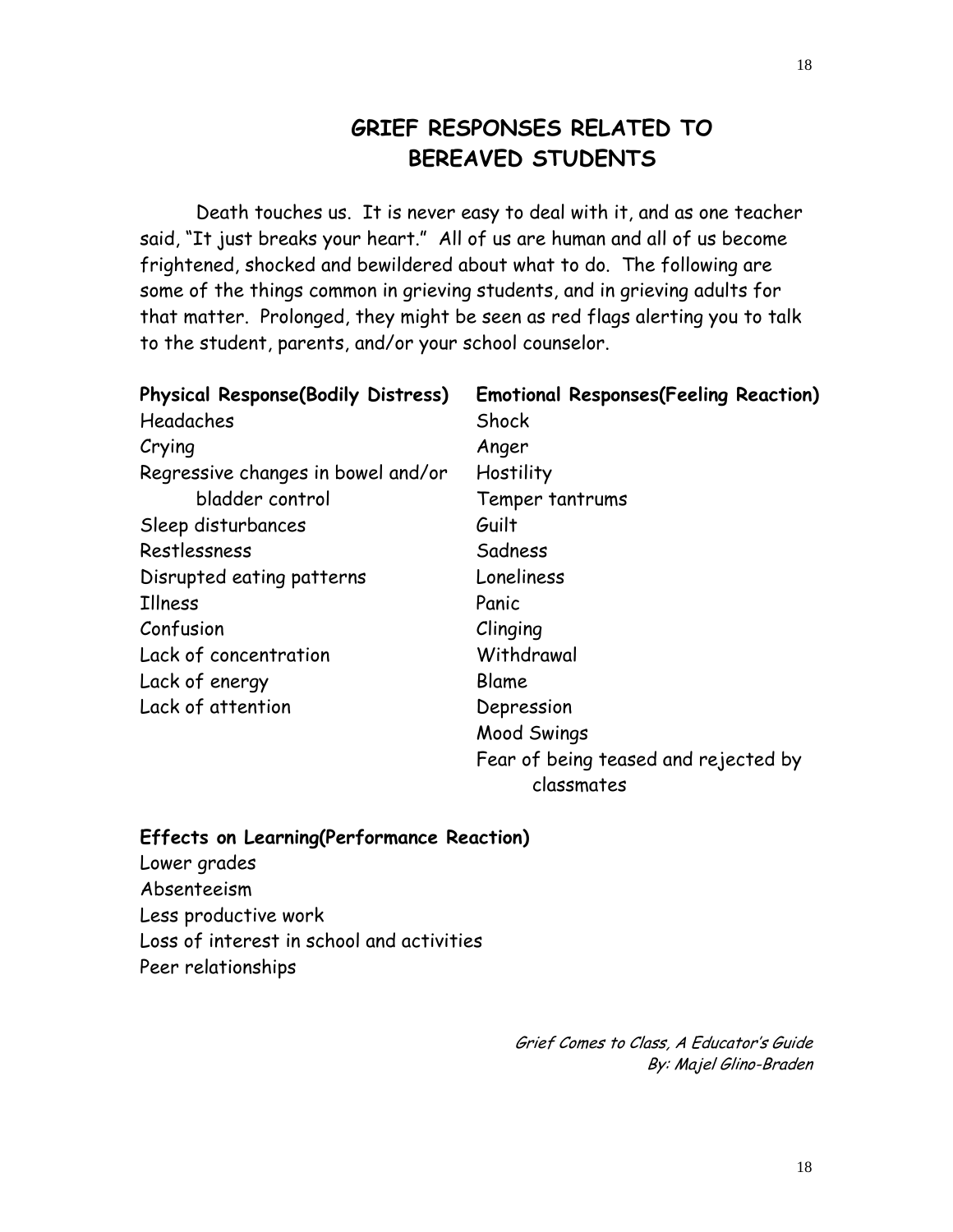# **HOW DO I RESPOND TO MY STUDENTS/CHILD AFTER A CRITICAL INCIDENT?**

 An individual who is emotionally or psychologically traumatized is in need of safe and supportive people. A "SAFE HAVEN" for recovery can only be provided by "SAFE" people. Below are characteristics of a "SAFE" person.

- ♦ A SAFE person does not discount another person's feelings. To discount means to make light of or to discourage the person from expressing real feelings. For example, if a distressed person expresses anger and is told that he/she should not be angry, discounting has occurred.
- ♦ A SAFE person does not invalidate another person's feelings. To invalidate means to deny the validity of the feelings or to act as if the person is not in touch with feelings accurately. For example, if a distressed person says that he/she has no sense of feelings in their feet after having learned about the death of a classmate, but is told that he/she is really all right, invalidation has occurred.
- ♦ A SAFE person does not give advice.
- ♦ A SAFE person does not use clichés in their conversation with a wounded person. For example, "It was God's will," "I know how you feel," or "God doesn't give you more than you can handle."
- ♦ A SAFE person gives his undivided attention to the speaker.
- ♦ A SAFE person does not reflect incompetency to the wounded person. Rather a SAFE person reflects a belief of empowerment that the wounded person can cope with the problem. He/she may brainstorm solutions with the distressed person but will not assume responsibility for taking action on the solutions unless the individual cannot respond himself/herself.
- ♦ A SAFE person is someone who listens and clarifies, but does not reflect negative reactions when the distressed person is thinking in an illogical fashion.
- ♦ A SAFE person keeps personal information confidential.
- ♦ A SAFE person honors personal boundaries.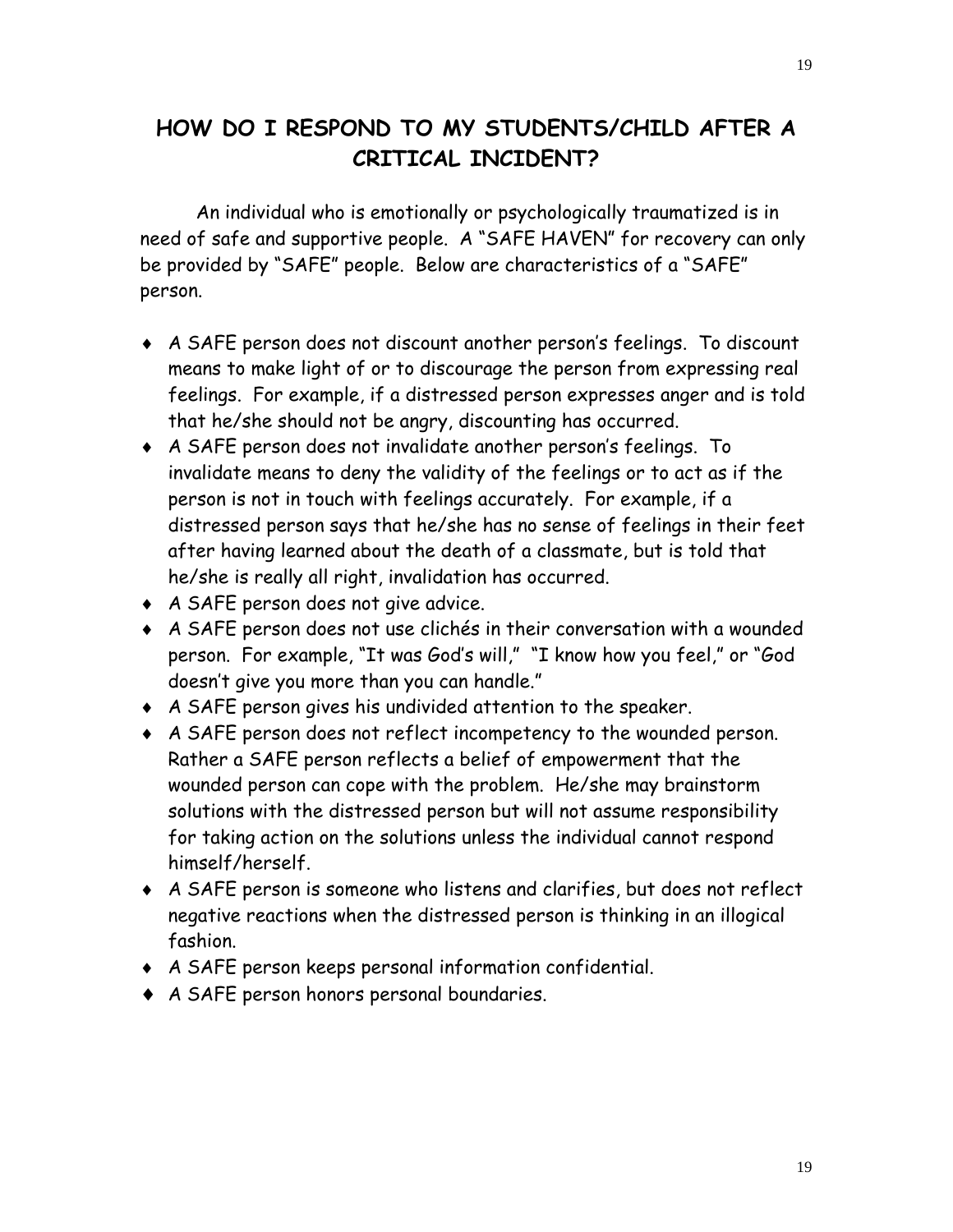# **HINTS FOR HELPING A CHILD UNDERSTAND DEATH AND GRIEF**

- Be honest. Answer children's questions as honestly as possible. It is necessary to keep the lines of communication open.
- Use real words "Grandpa died." He isn't lost, on a long trip, sick, or asleep. We must differentiate for our children.
- Be careful of God talk. We need to share our faith, but recognize how we sound to our child.
- Share your feelings. Allowing your child to understand your feelings gives them permission to also have feelings and share them with you.
- Let children know that feelings are okay. Remember that feelings are not good or bad, they just are. This is an ideal opportunity to express our feelings and teach our children healthy ways to do that.
- Make sure children know they aren't responsible for out tears. Don't hesitate to cry in front of your child. Explain that the tears come from your sadness about the loss, not because of anything that the child has done.
- Demonstrate constructive ways to deal with emotions. When we are angry we can hit a pillow, throw horseshoes, run a mile. This is a time to show by example what we can do with our emotions.
- **Provide memories and keepsakes. Allow the child to keep things that may** remind them of their loved one who has died. Initially it may be necessary to keep items in a box where they can go, rather than in plain view. Eventually, they may wish to keep pictures next to their bed or sleep with some item of clothing that belonged to their loved one.

In summation:

- The best way to protect a child is not to pretend a death didn't happen, or that grief isn't real.
- The best way to protect a child is to give them the keys to coping with grief, to walk through it with them, answering questions honestly and allowing them to be a part of this vital family event.

Keys to Helping Children Deal with Death and Grief By: Joy Johnson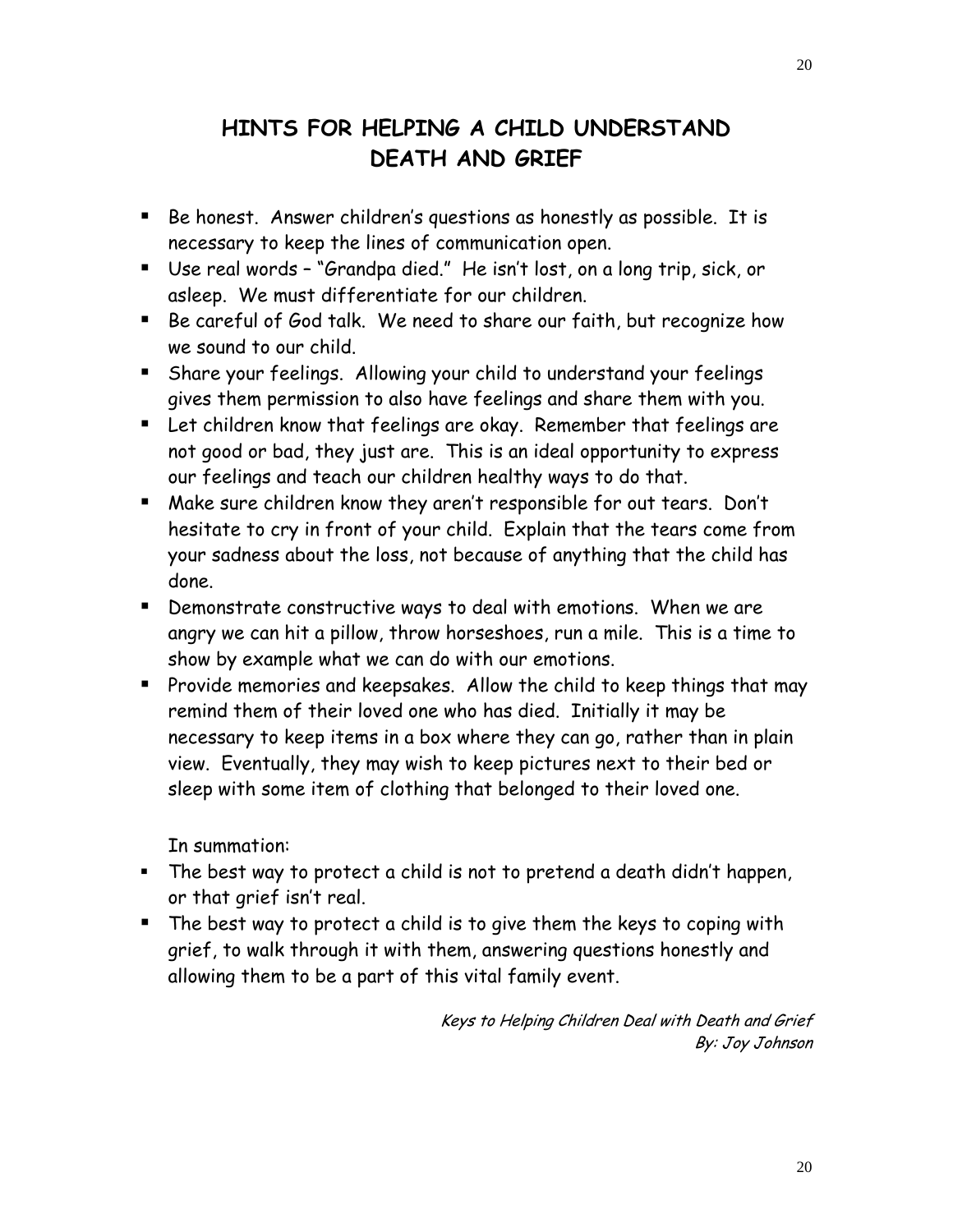## **15 TIPS FOR GRIEVING KIDS**  By: Jessie Flynn

- $\div$  Tell them honestly what happened concerning the death: when it occurred, where it happened, how the person died, who was there.
- Encourage them to ask any questions and answer each one simply and directly.
- $\cdot$  Include them in the funeral or memorial planning. They need to know that they are part of this major family ritual.
- $\cdot$  Provide a consistent presence and structure to their daily lives.
- Accept all their feelings and help them express these feelings in an appropriate way.
- Search out other children, in a support group or alone, who have experienced the death of someone they love.
- Share stories about loss. Read books as a springboard for discussing death … and life.
- Reassure children that they do not have to take care of their surviving parent.
- Clarify that they are not responsible in any way through thoughts, feelings, or actions – for the death of their loved one.
- $\cdot$  Keep telling them of your love, and hugging and touching them.
- Reassure them that healing from loss takes a long time but that they will feel better.
- Mention the name of their deceased person, reminisce, and tell stories.
- Plan ahead, with their input, for holidays and special days.
- Expect abnormal behavior. After all, death is not an everyday occurrence.
- $\cdot$  Know in your heart that children become stronger and develop copingwith-life-skills as they heal their grief in a healthy way.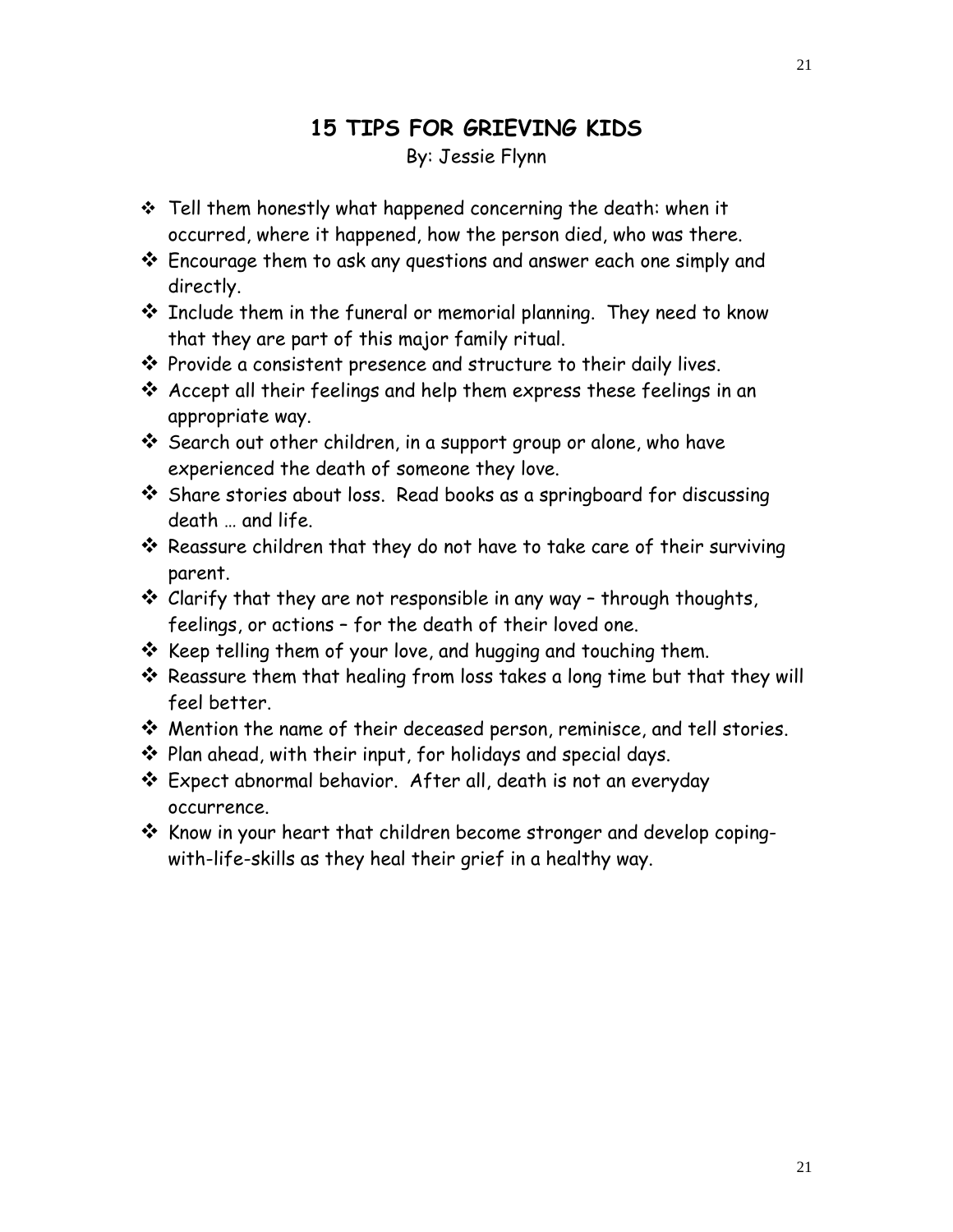### **HELPING CHILDREN COPE**  The Phoenix Center for Grieving Children

 Coping with loss is challenging no matter what your age. Unfortunately, people are not born with developed coping skills. One may naturally gravitate towards activities or interactions that are helpful in dealing with one's feelings, but most coping is learned. Children can have great difficulty coping with their emotions because of their developmental limitations. When children are not able to express or communicate their feelings openly, the feelings often emerge in mild to extremely unpleasant behaviors. Some children internalize their feelings and end up with headaches, stomachaches, sleep disturbances or engage in self-destructive behavior. Children may also express their inner turmoil by hurting others with words or physical violence. There is no way to avoid some type of behavioral reaction from occurring in children after a loss. Yet, there are ways to lessen the intensity and perhaps the duration of the behaviors by teaching children different ways to cope. Listed below are some suggestions.

- $\triangleright$  Read books on grief. You can find some at your local library or bookstore.
- $\triangleright$  Talk to a trusted friend or adult and tell them how you feel.
- $\triangleright$  Join a support group. This is a good way to find others that can relate to what you have been through.
- $\triangleright$  Laughter- watch a funny show, play a funny board game (remember to laugh with others and not at others).
- $\triangleright$  Give yourself a break from grief watch TV or go to a movie, play a video game.
- $\triangleright$  Do something meaningful that makes you feel good about yourself. Help out around the house; volunteer at a nursing home, shelter or at church; or raise money for a charity.
- $\triangleright$  Keep a diary or journal. Writing is a great way to express your thoughts and feelings. Looking back you can see all you have been through and how far you have come on your grief journey.
- $\triangleright$  Write poetry.
- $\triangleright$  Sing and/or dance.
- $\triangleright$  Draw or paint about your grief.
- $\triangleright$  Pursue a new interest or hobby.
- $\triangleright$  Pray.
- $\triangleright$  Attend services at a place of worship/youth group.
- $\triangleright$  Get involved in a group or club.
- $\triangleright$  Create a photo memory book about the loved one who died.
- $\triangleright$  Listen to music.
- $\triangleright$  Spend time with your pet.
- $\triangleright$  Play sports.
- $\triangleright$  Write a letter to the deceased sharing your thoughts and feelings.
- $\triangleright$  Cry.
- $\triangleright$  Ride your bike, run, play. Get that energy out!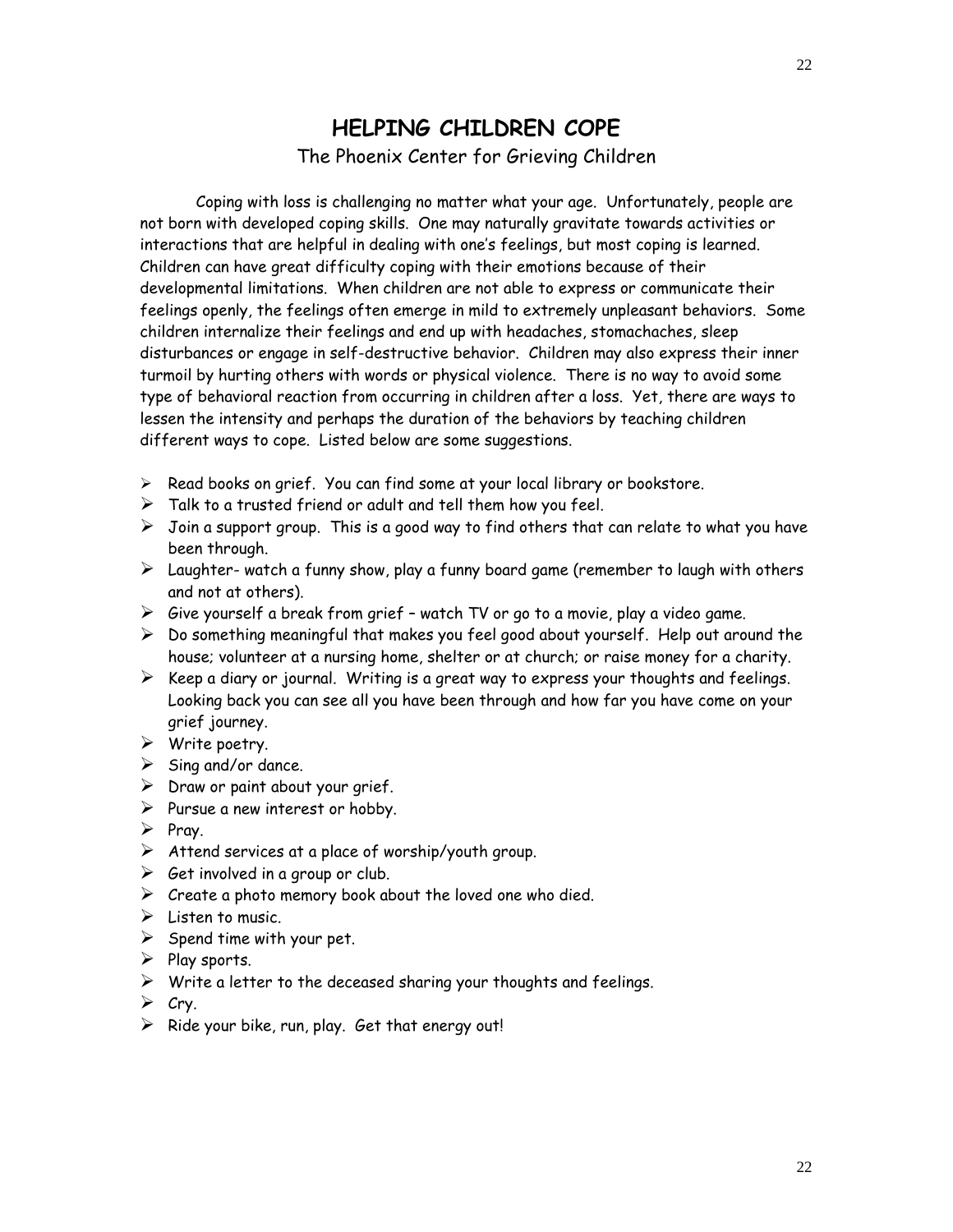# **HOW CAN I TELL IF A CHILD NEEDS COUNSELING?**

The Phoenix Center for Grieving Children

First of all, trust your instincts. If your gut feeling tells you a child needs additional support, work to get that help for him/her. Many of the signs and symptoms of complicated grief are the same responses we see in normal grief. What makes these "red flags" is a matter of degree. Fear and/or anger, for example, are normal grief reactions. Persistent or prolonged fear or anger, however, is symptomatic of unmet mourning needs. If the child is progressing in his/her grief journey, reactions should soften in intensity and duration over time.

#### **SIGNS OF NORMAL GRIEF CLINICAL DEPRESSION**

- feelings to the death. The same state of the event.
- 
- 
- from others. The contraction of the friends.
- patterns or personality.
- and support.
- enjoyment in life.
- emptiness in child. The contract of the contract of the contract emptiness.
- complaints. acute medical illness.
- 
- but is in tact.  $d$  drugs and alcohol.

# **SIGNS OF COMPLICATED GRIEF OR**

• Usually connect the depressed \* Often do not relate depressed feelings to

- Disbelief, denial, shock. \* Total denial of the reality of the death.
- Often openly angry.  $*$  May suppress anger. May complain and be irritable, but may not directly express anger.
	- \* May be persistently angry and hostile.
- Sense of unreality, withdrawal \* Consistent withdrawal from family and
- Disruption of typical behavior \* Prolonged change in behavior or personality.
- Children respond to comfort \* Children often reject support.
- Can still experience moments of \* Often project a pervasive sense of doom.
- Adults can sense sadness and \* Often projects a sense of hopelessness
- Often has transient physical \* May have chronic physical complaints or
- May express guilt over some \* Often have prolonged feelings of guilt over aspect of the loss. the death or generalized feelings of guilt.
	- Self-esteem temporarily impacted, \* Typically a deep loss of esteem. May use

\* Suicidal thoughts or actions.

So once you determine a grieving child could benefit from counseling, how do you tell them? Talk to them with compassion and understanding. Many children and adults associate counseling as something for people who have something "wrong" with them. Assure the child that they are not crazy or abnormal. Explain that just as there are people like doctors and nurses who can help with physical pain, such as a broken arm, there are people that can help with the pain of grief.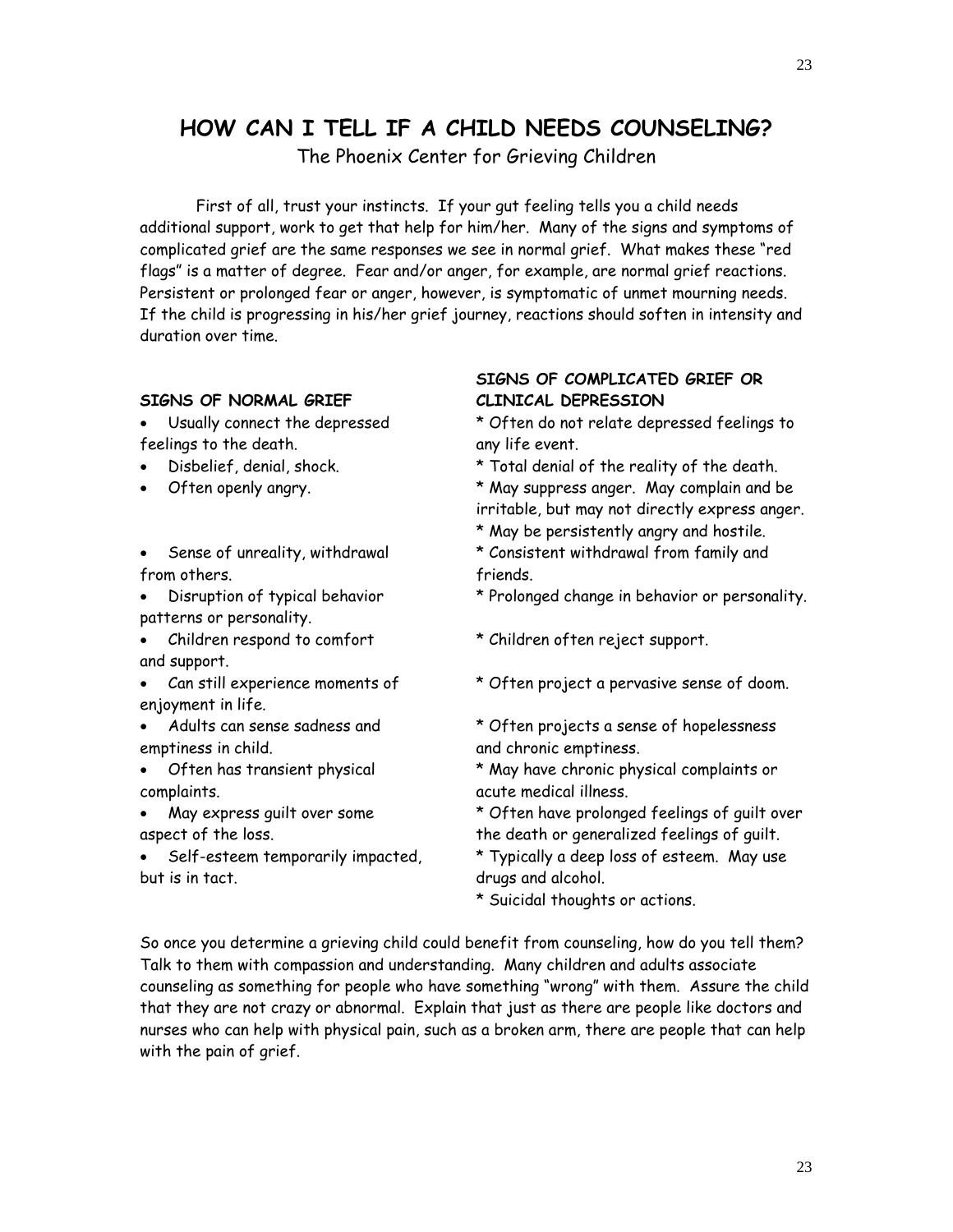#### **STUDENT EVALUATION ASHLAND COUNTY YOUTH CRISIS RESPONSE TEAM**

We are interested in feedback on how your school and the Youth Crisis Response Team responded to the recent tragedy. If you are willing, please fill out this questionnaire and return it to the person designated below at your earliest convenience. Thank you!

1. Were you informed of the recent tragedy? Yes \_\_\_\_\_\_\_ No \_\_\_\_\_\_ 2. Were you informed of services available to you at school? Yes \_\_\_\_\_\_\_ No \_\_\_\_\_ 3. Did you participate in any of these services, even if only briefly? Yes \_\_\_\_\_\_ No \_\_\_\_\_ If yes, indicate what kind of participation. \_\_\_\_\_ Someone came to my classroom.  $\frac{1}{2}$  I participated in group. Where?  $\frac{1}{2}$  $\begin{array}{ccc}\n\hline\n\hline\n\hline\n\end{array}$  Other  $\begin{array}{ccc}\n\hline\n\end{array}$ 

4. I think it was helpful for our school to offer these services. (Place an X on the scale below):



5. The services offered were helpful to me. (Place an X on the scale below):

| Agree     |  | Disagree |
|-----------|--|----------|
| Comments: |  |          |

6. What was not included that you think would have been helpful or important?

7. If you feel like you need more information or would like to talk with someone, please do one of the following:

- a. Notify your counselor or other faculty member.
- b. Write your name on the bottom of this form and return it to the person listed below.

Please fold in half and give to \_\_\_\_\_\_\_\_\_\_\_\_\_\_\_\_\_\_\_\_\_\_\_\_\_\_\_\_\_when finished.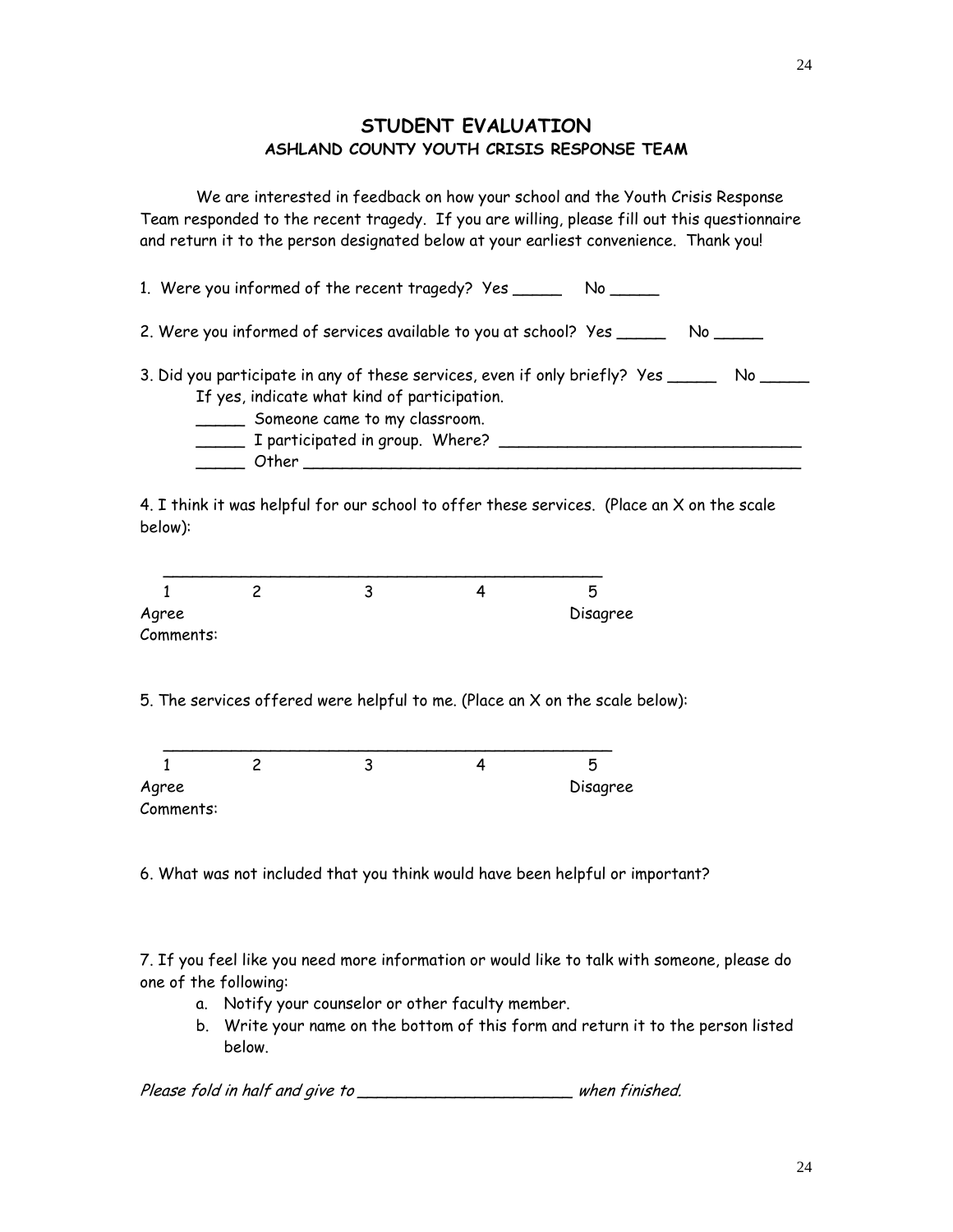#### **FACULTY EVALUATION ASHLAND COUNTY YOUTH CRISIS RESPONSE TEAM**

 We are interested in feedback on how your school and the Youth Crisis Response Team responded to the recent tragedy. If you are willing, please fill out this questionnaire and return it to the person designated below at your earliest convenience. Thank you!

- 1. Please indicate your reaction to each part of the process listed below using the following scale.  $S = S$ atisfactory, Q = Questionable, N/A = No basis for judgment
	- \_\_\_\_\_ Staff briefing
	- \_\_\_\_\_Availability of crisis team to students
	- \_\_\_\_\_ Availability of crisis team in the classroom
	- \_\_\_\_\_ Availability of crisis team for teachers in general
	- \_\_\_\_\_ Staff debriefing
- 2. If you indicated any of the above was questionable, please indicate your concern(s).
- 3. What did you find most helpful?
- 4. What was not included that you think would have been helpful or important?
- 5. We also appreciate any concerns you may have about specific students who were impacted by this tragedy. If there are any students you are concerned about, please list their names here or mention the students to one of the counselors.

Please return to \_\_\_\_\_\_\_\_\_\_\_\_\_\_\_\_\_\_\_\_ at your earliest convenience.

Name \_\_\_\_\_\_\_\_\_\_\_\_\_\_\_\_\_\_\_\_\_\_\_\_\_ (optional)